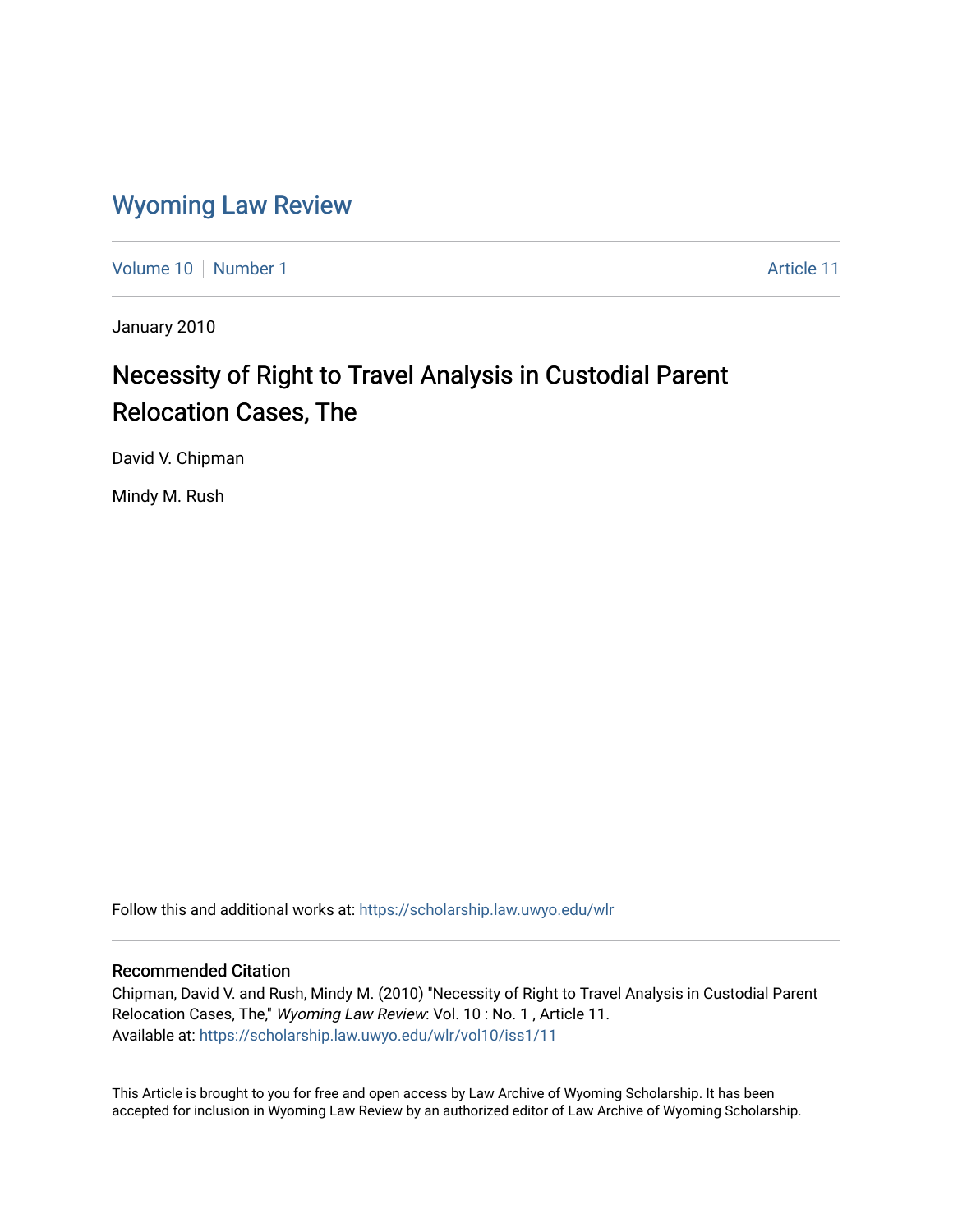# **WYOMING LAW REVIEW**

**VOLUME 10** *2010* **NUMBER 1**

## **THE NECESSITY OF "RIGHT TO TRAVEL" ANALYSIS IN CUSTODIAL PARENT RELOCATION CASES**

*David V. Chipman*\* *Mindy M. Rush*\*\*

#### **INTRODUCTION**

The most complex issue facing judges today during post divorce modifications is proposed relocations by the custodial parent. "As our society has become increasingly mobile and migratory, the number of relocation cases has continued to expand at an astounding rate."1 Throughout America, courts facing this issue have not found any uniform response to this relocation quagmire. Some states place the burden on the non-custodial parent to demonstrate why such a relocation is against the best-interest of the child.<sup>2</sup> Other states place the burden of

 <sup>\*</sup> Assistant District Counsel, U.S. Army, Omaha District. J.D. 2005, University of Nebraska College of Law. The views expressed in this article are those of the authors. This article does not represent the views of the United States Army. Special thanks to Teresa Cassidy and David Shields for all of their time spent editing this article.

 <sup>\*\*</sup> Monzón Law, P.C., L.L.O. J.D. 2007, University of Nebraska College of Law. The views expressed in this article are those of the authors. This article does not represent the views of the law firm of Monzón Law, P.C., L.L.O.

<sup>1</sup> *See In re* Marriage of Burgress, 913 P.2d 473, 480 (Cal. 1996); David M. Cotter, *Oh, the*  Places You'll (Possibly) Go! Recent Case Law in Relocation of the Custodial Parent, 16 DIVORCE LITIG. 152, 152 (2004).

<sup>2</sup> *See* CAL. FAM. CODE § 7501 (West 2009); TENN. CODE ANN. § 36-6-108(d) (2007); W. VA. CODE § 48-9-403(d)(1) (2001); WIS. STAT. ANN. § 767.481 (West 2009); Chesser-Witmer v. Chesser, 117 P.3d 711, 717 (Alaska 2005); Hollandsworth v. Knyzewski, 109 S.W.3d 653, 662–63 (Ark. 2003); Tarlan v. Sorensen, 702 N.W.2d 915, 921 (Minn. Ct. App. 2005); *In re* Marriage of Robinson, 53 P.3d 1279, 1282–83 (Mont. 2002); Flynn v. Flynn, 92 P.3d 1224, 1228 (Nev. 2004); Evans v. Evans, 530 S.E.2d 576, 578–79 (N.C. Ct. App. 2000); Berens v. Berens, 689 N.W.2d 207, 212 (S.D. 2004); Bates v. Texar, 81 S.W.3d 411, 421–22 (Tex. Ct. App. 2002); Hudema v. Carpenter, 989 P.2d 491, 498 (Utah Ct. App. 1999); *In re* Marriage of Horner, 93 P.3d 124, 130 (Wash. 2004); Harshberger v. Harshberger, 117 P.3d 1244, 1252 (Wyo. 2005).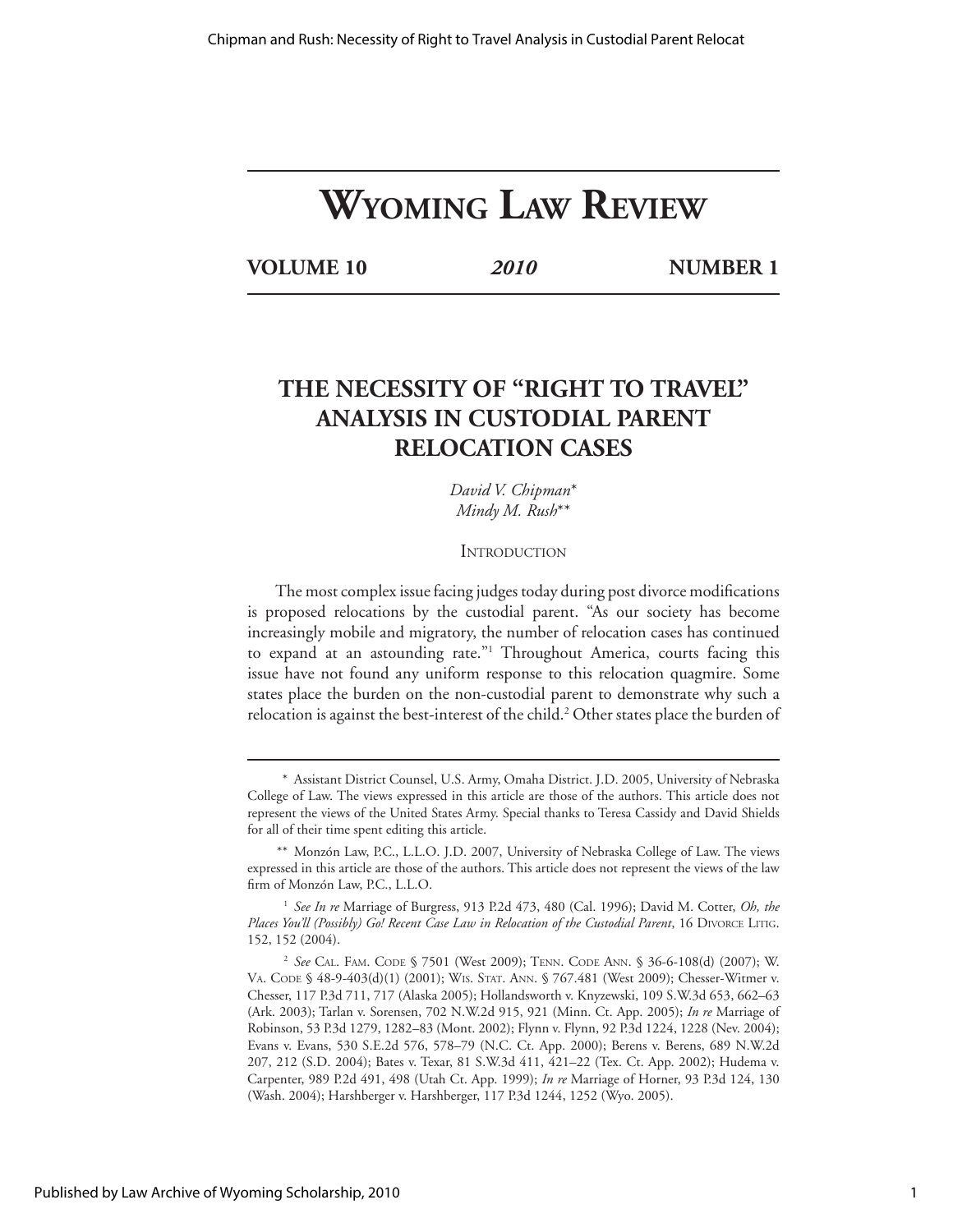proof on the custodial parent to prove the relocation is in the child's best interest.<sup>3</sup> Furthermore, several states do not shift a burden to either parent.<sup>4</sup> Additionally, a few of these state courts have created qualified standards, where the custodial parent must prove a legitimate reason for the relocation before the best interest standards are even entertained by the court.<sup>5</sup> To confuse matters even more, jurisdictions have restricted these varying relocation standards to apply only when certain conditions are met, such as when the custodial parent relocates out-ofstate, relocates beyond a given distance from the residence of the non-relocating parent, or only lives a certain distance away from the non-custodial parent.<sup>6</sup>

<sup>4</sup> FLA. STAT. § 61.13001 (2008); *In re* Marriage of Ciesluk, 113 P.3d 135, 146–47 (Colo. 2005); Bodne v. Bodne, 588 S.E.2d 728, 730 (Ga. Ct. App. 2003); *In re* Marriage of Bradley, 899 P.2d 471, 473 (Kan. 1995); Braun v. Braun, 750 A.2d 624, 636 (Md. Ct. App. 2000); Jaramillo v. Jaramillo, 823 P.2d 299, 307–10 (N.M. 1991); Dupre v. Dupre, 857 A.2d 242, 254 (R.I. 2004); Latimer v. Farmer, 602 S.E.2d 32, 34–35 (S.C. 2004).

<sup>5</sup> IND. CODE § 31-17-2.2-5 (2008); MO. REV. STAT. § 452.377 (2003); N.H. REV. STAT. ANN. § 461-A:12 (2005); Ireland v. Ireland, 717 A.2d 676, 682 (Conn. 1998); Rosenthal v. Maney, 745 N.E.2d 350, 358–59 (Mass. Ct. App. 2001); McLaughlin v. McLaughlin, 647 N.W.2d 577, 581 (Neb. 2002).

<sup>3</sup> ALA. CODE § 30-3-169.4 (2003); ARIZ. REV. STAT. ANN. § 25-408(G) (2008); DEL. CODE ANN. tit. 13, § 729(c) (2008); 750 ILL. COMP. STAT. 5/609 (2008); LA. REV. STAT. ANN. § 9:355.13 (2009); Roberts v. Roberts, 64 P.3d 327, 331 (Idaho 2003); *In re* Marriage of Thielges, 623 N.W.2d 232, 235 (Iowa Ct. App. 2000); Fowler v. Sowers, 151 S.W.3d 357, 359 (Ky. Ct. App. 2004); Kinter v. Nichols, 722 A.2d 1274, 1276 (Me. 1999); Grew v. Knox, 694 N.W.2d 772, 774 (Mich. Ct. App. 2005); Baures v. Lewis, 770 A.2d 214, 233 (N.J. 2001); Paul v. Pagnillo, 786 N.Y.S.2d 662, 664 (N.Y. App. Div. 2004); Maynard v. McNett, 710 N.W.2d 369, 373 (N.D. 2006); *In re*  Marriage of Colson, 51 P.3d 607, 612 (Or. Ct. App. 2002); Gruber v. Gruber, 583 A.2d 434, 440 (Pa. Super. Ct. 1990); Surles v. Mayer, 628 S.E.2d 563, 576 (Va. Ct. App. 2006).

<sup>6</sup> *See* ALA. CODE § 30-3-169.4 (2003) (providing a standard that applies to any out-of-state moves or moves that are more than 60 miles from the non-custodial parent in-state); ARIZ. REV. STAT. ANN. § 25-408(B) (2008) (providing a standard that applies to any out-of-state moves or moves that are more than 100 miles from the non-custodial parent in-state); IOWA CODE § 598.21D (2009) (providing that it can be considered a material change of circumstance to modify custody if the custodial parent relocates more than 150 miles away from the child's residence when custody was originally awarded); LA. REV. STAT. ANN. § 9:355.1(4) (2009) (providing that relocation tests only apply if the custodial parent is moving out of state or if moving 150 miles away from the child's residence in-state); ME. REV. STAT. ANN. tit.19-A, § 1657(2) (2009) (providing a standard that only applies if the custodial parent moves out-of-state or more than sixty miles from either parent's residence in-state); MICH. COMP. LAWS ANN. § 722.31(1) (West 2009) (providing that the relocation standard does not apply (1) if the custodial parent does not move more than 100 miles away from the child's residence at the time of the original custody order or (2) if the parents' homes are more than 100 miles apart at the time of the move); N.D. CENT. CODE § 14-09-07 (2009) (providing that relocation is permitted if the non-relocating parent has moved out-of-state or more than fifty miles from the other parent's residence); TENN. CODE ANN. § 36-6-108(a) (2007) (providing that the relocation standard only applies when the custodial parent moves out-of-state or 100 miles from the non-relocating parent in-state); UTAH CODE ANN. § 30-3-37(1) (2008) (providing that the relocation standard applies if the custodial parent relocates out-of-state or 150 miles from the child's residence in-state); WIS. STAT. ANN. § 767.327(1)(a)(2) (West 2009) (providing that the relocation standard applies if the custodial parent relocates out-of-state or 150 miles from non-relocating parent); *In re* Marriage of Seitzinger, 775 N.E.2d 282, 288 (Ill. Ct. App. 2002) ("It is not necessary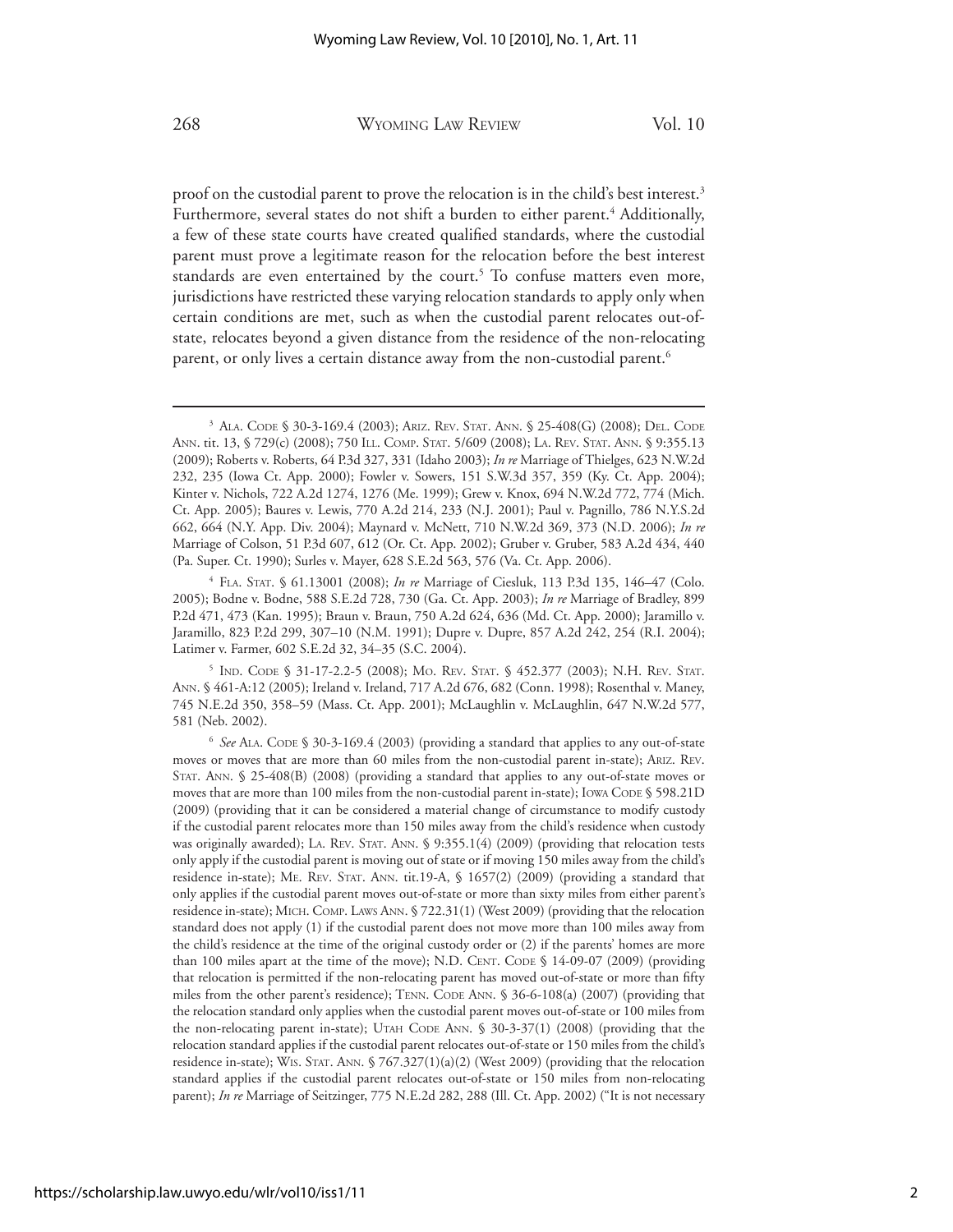With these differing standards and burdens of proof governing custodial parent relocations, exactly whose interests are these courts ultimately trying to protect? Are these courts protecting the state's interest in maintaining contact with the child? Are they protecting the autonomy of the custodial parent or the non-custodial parent's relationship with the child? Or, maybe these courts are purely protecting the best interest of the child? Regardless of the articulated protected interest, the underlying policy behind the relevant standard for custodial parent relocation must be analyzed because a rigid application of these relocation standards can allow for absurd results. Conversely, if courts continue to produce a hodgepodge of relocation decisions, the predictability and stability that lawyers and litigants should expect from recent decisions is absent, resulting in more relocation litigation.7 The recent Nebraska Court of Appeals decision *Curtis v. Curtis* is the quintessential example of an appellate court's rigid application of a state's common law relocation standards, thereby producing absurd results.<sup>8</sup> In *Curtis*, the Nebraska Court of Appeals overturned the trial court's order, allowing a custodial mother's relocation of 17.6 miles from the non-custodial parent.9 The basis of the Nebraska Court of Appeals's decision was the finding that the mother's desire to relocate to live with her boyfriend was not one of the pre-determined "legitimate reasons" that a custodial parent is allowed to relocate out of the State of Nebraska.10 However, after the mother's relocation in *Curtis*, the father's visitation remained the same and the mother's standard of living improved.<sup>11</sup> Thus, the

for a custodial parent or a parent with primary physical custody to obtain permission from a court before moving to another location in Illinois."); *McLaughlin*, 647 N.W.2d at 591–92 (Stephen, J., dissenting) (stating that a custodial parent does not need to seek permission to relocate within the state).

<sup>7</sup> *See* Katherine T. Bartlett, *Child Custody in the 21st Century: How the American Law Institute Proposes to Achieve Predictability and Still Protect the Individual Child's Best Interests*, 35 WILLAMETTE L. REV. 467, 471–72 (1999); Arthur B. LaFrance, *Child Custody and Relocation: A Constitutional Perspective*, 34 U. LOUISVILLE J. FAM. L. 1, 41 (1996) (citing DeBeaumont v. Goodrich, 644 A.2d 843, 857–58 (Vt. 1994) (Johnson, J., dissenting)).

<sup>8</sup> 759 N.W.2d 269 (Neb. Ct. App. 2008).

<sup>9</sup> *Id.* at 273.

<sup>&</sup>lt;sup>10</sup> *Id.* ("Clearly, [the mother's] desire to move from Nebraska is not based on an employment opportunity for her . . . and is not based on remarriage. [The mother's] sole reason for wanting to move is her desire to continue living with [her boyfriend] as she has been doing since moving out of the marital home. Because [the boyfriend] is selling his house in Fall City where [the mother and child] have been living, [the mother and child] have to find someplace else to live. However, [the mother] has not demonstrated a legitimate reason as to why their new home has to be with [her boyfriend] in Missouri.").

<sup>&</sup>lt;sup>11</sup> *Id.* Testimony revealed the father's visitation would remain the same after the mother's relocation to Missouri and that the boyfriend's new home in Missouri would provide "newer and more spacious housing" for the mother and child than the mother would be able to afford on her own. *Id.* It is also worth noting that the reason the mother could not obtain housing on her own was because her credit was ruined when the father allowed the marital home to be foreclosed on, which he was awarded in the divorce and ordered to hold the mother harmless against the mortgage. *Id.* at 272.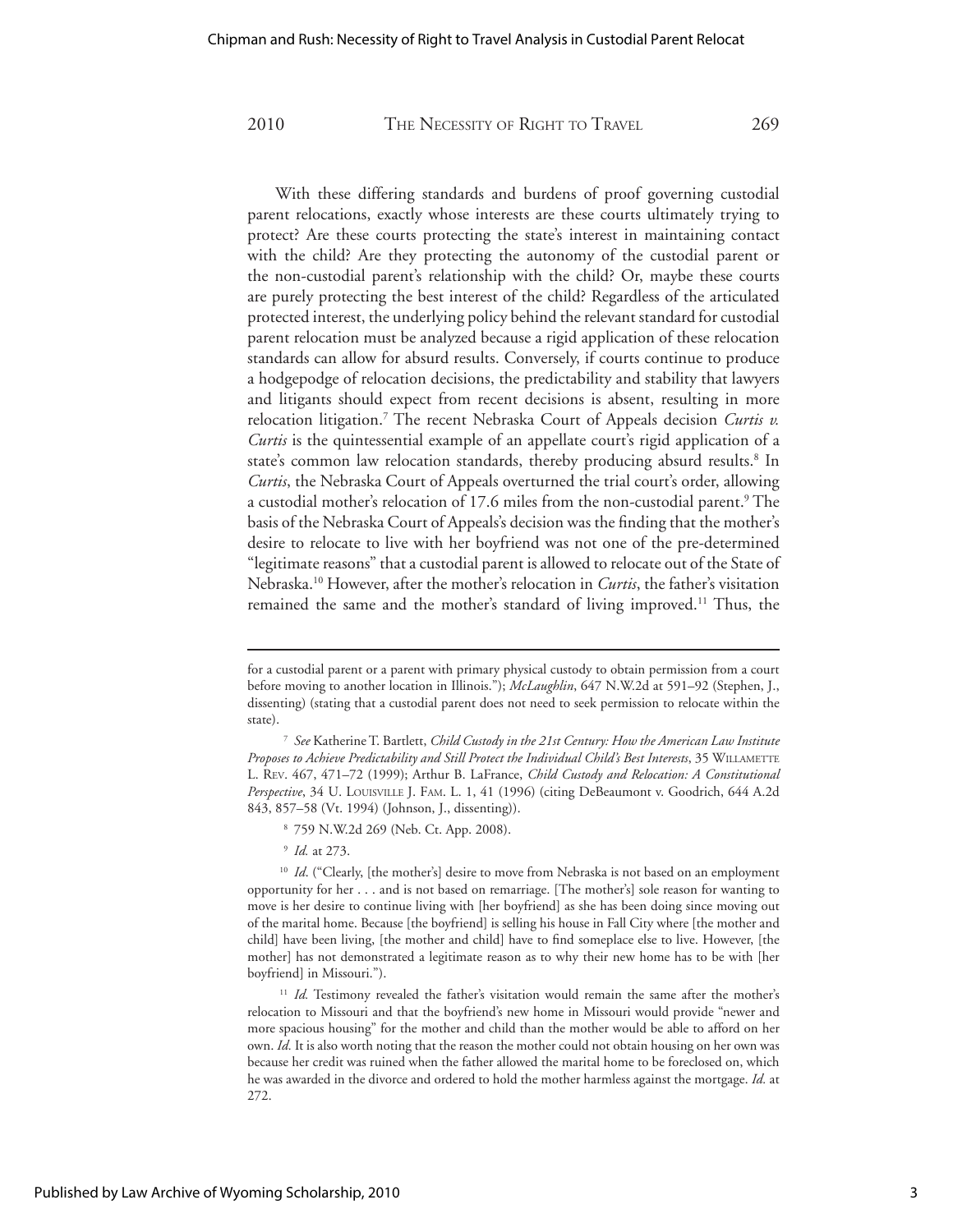only logical conclusion is that the Nebraska Court of Appeals has made a judicial determination that the State of Nebraska has a policy of maintaining its children within the jurisdiction.<sup>12</sup> However, such a policy ignores the custodial parent's constitutional right to travel.

 This article will discuss the underlying policies behind relocations standards in various jurisdictions, such as those articulated in *Curtis*. 13 This article will also analyze a custodial parent's constitutional right to travel, and review how balancing the custodial parent's right to travel with other competing interests would avoid some unnecessary relocation litigation.<sup>14</sup>

#### I. CUSTODIAL PARENT'S CONSTITUTIONAL RIGHT TO TRAVEL

 A custodial parent's constitutional right to interstate and intrastate travel is rarely analyzed by courts in relocation cases.<sup>15</sup> The current paradigm is finding courts and legislatures moving away from presumptions and rights based analysis, and toward an emphasis on the elusive "child's best interest" standard.16 However, as analysis of *Curtis* will demonstrate, a failure by courts to recognize and analyze a parent's constitutional right to travel will, at times, yield absurd results.

 Although state courts often fail to acknowledge an individual's right to travel when deciding whether to approve a custodial parent's relocation, the right to travel has been unequivocally recognized by the United States Supreme Court.<sup>17</sup>

<sup>&</sup>lt;sup>12</sup> Since in *Curtis* the child was not harmed and the father's visitation schedule was not altered by the mother's relocation to Missouri, the only logical conclusion can be that the State of Nebraska has a policy of keeping its children within its borders. *See, e.g.*, Vanderzee v. Vanderzee, 380 N.W.2d 310, 311 (Neb. 1986) ("Generally, the best policy in divorce cases is to keep minor children within the jurisdiction . . . .").

<sup>&</sup>lt;sup>13</sup> See infra notes 160–67 and accompanying text.

<sup>14</sup> *See* discussion *infra* Parts I, II, and III.

<sup>15</sup> *See* Lance Cagle, *Have Kids, Might Travel: The Need for a New Roadmap in Illinois Relocation Cases*, 25 N. ILL. U. L. REV. 255, 259–60 (2005); Arthur B. LaFrance, *supra* note 7, at 3; Tabitha Sample & Teresa Reiger, *Relocation Standards and Constitutional Considerations*, 10 J. AM. ACAD. MATRIM. LAW. 229, 237 (1998); Richard F. Storrow, *The Policy of Family Privacy: Uncovering the Bias in Favor of Nuclear Families in American Constitutional Law and Policy Reform*, 66 MO. L. REV. 527, 613 (2001).

<sup>16</sup> *See* Storrow, *supra* note 15, at 637.

<sup>17</sup> *See* Saenz v. Roe, 526 U.S. 489, 498 (1999) ("The word 'travel' is not found in the text of the Constitution. Yet the 'constitutional right to travel from one State to another' is firmly embedded in our jurisprudence.") (quoting United States v. Guest, 383 U.S. 745, 757 (1966)); Mem'l Hosp. v. Maricopa County, 415 U.S. 250, 254 (1974) ("The right of interstate travel has repeatedly been recognized as a basic constitutional freedom."); Shapiro v. Thompson, 394 U.S. 618, 629 (1969), *overruled on other grounds by* Edelman v. Jordan, 415 U.S. 651, 671 (1974) ("This Court long ago recognized that the nature of our Federal Union and our constitutional concepts of personal liberty unite to require that all citizens be free to travel throughout the length and breadth of our land uninhibited by statutes, rules, or regulations which unreasonably burden or restrict this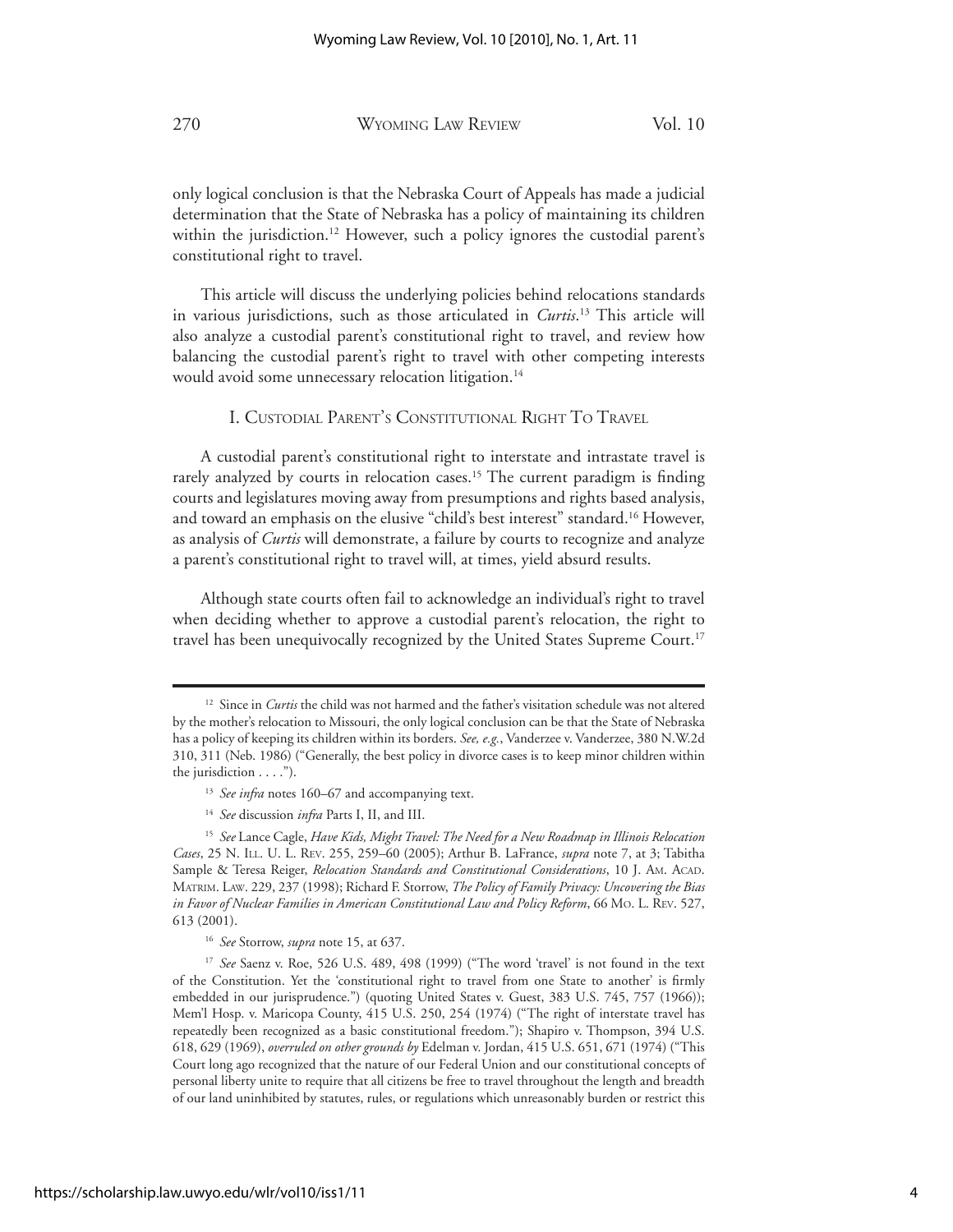In *Saenz v. Roe*, the United States Supreme Court declared that an individual's right to interstate travel is guaranteed by the Privileges and Immunities Clause of the Fourteenth Amendment of the United States Constitution.18 Justice John Paul Stevens, in his majority opinion, stated:

> The word "travel" is not found in the text of the Constitution. Yet the "constitutional right to travel from one State to another" is firmly embedded in our jurisprudence. Indeed, as Justice Stewart reminded us . . . the right is so important that it is "assertable against private interference as well as governmental action . . . a virtually unconditional personal right, guaranteed by the Constitution to us all."<sup>19</sup>

The United States Supreme Court has further stated that the right to travel encompasses the right to "migrate, resettle, find a new job, and start a new life."20 Furthermore, the United States Supreme Court has clearly stated that a person's right to interstate travel cannot be impinged on absent a compelling state interest.<sup>21</sup>

 Appellate courts in at least thirty different states have, at a minimum, discussed a custodial parent's constitutional right to interstate travel in the context of a custodial parent's relocation.<sup>22</sup> Of these appellate courts, courts in Wyoming and

- <sup>19</sup> *Id.* at 498 (citations omitted).
- <sup>20</sup> *Shapiro*, 394 U.S. at 629.
- <sup>21</sup> *Mem'l Hosp.*, 415 U.S. at 253.

<sup>22</sup> *See* Everett v. Everett, 660 So.2d 599, 601 (Ala. Civ. App. 1995); Pollock v. Pollock, 889 P.2d 633, 635 (Ariz. Ct. App. 1995); *In re* Marriage of Fingert, 221 Cal. App. 3d 1575, 1582 (1990); *In re* Marriage of Ciesluk, 113 P.3d 135, 138 (Colo. 2005); Azia v. DiLascia, 780 A.2d 992, 995 (Conn. App. Ct. 2001); Fredman v. Fredman, 960 So.2d 52, 53 (Fla. 2d Dist. Ct. App. 2007); Tetreault v. Tetreault, 55 P.3d 845, 851 (Haw. Ct. App. 2002); Bartosz v. Jones, 197 P.3d 310, 314 (Idaho 2008); *In re* Marriage of Manuele, 438 N.E.2d 691, 764 (Ill. Ct. App. 1982); Baxendale v. Raich, 878 N.E.2d 1252, 1254 (Ind. 2008); Wohlert v. Toal, No. 02-1981, slip op. (Iowa. Ct. App. Aug. 27, 2003); Carlson v. Carlson, 661 P.2d 833, 834 (Kan. Ct. App. 1983); Burch v. Burch, 814 So.2d 755, 759 (La. Ct. App. 2002); Braun v. Headey, 750 A.2d 624, 628–29 (Md. Ct. Spec. App. 2000); Mason v. Coleman, 850 N.E.2d 513, 515 (Mass. 2006); Beaton v. Beaton, No. 202753, 1998 WL 1993003, at \*4 (Mich. Ct. App. Feb. 3, 1998); LaChapelle v. Mitten, 607 N.W.2d 151, 156 (Minn. Ct. App. 2001); *In re* Marriage of Cole, 729 P.2d 1276, 1280 (Mont. 1986); Reel v. Harrison, 60 P.3d 480, 482 (Nev. 2002); Murnane v. Murnane, 552 A.2d 194, 198 (N.J. Super. Ct. App. Div. 1989); Jaramillo v. Jaramillo, 823 P.2d 299, 302–03 (N.M. 1991); McRae v. Carbno, 404 N.W.2d 508, 509 (N.D. 1987); Rozborski v. Rozborski, 686 N.E.2d. 546, 548 (Ohio Ct. App. 1996); Clapper v. Clapper, 578 A.2d 17, 19 (Pa. Super. Ct. 1990); Africano v. Castelli, 837 A.2d

movement."). For a complete a review of the constitutional right to travel, see Nicole I. Hyland, *On the Road Again: How Much Mileage is Left on the Privileges or Immunities Clauses and How Far Will it Travel?*, 70 FORDHAM L. REV. 187 (2001); *see also* Gregory B. Hartch, *Wrong Turns: A Critique of the Supreme Court's Right to Travel Cases*, 21 WM. MITCHELL L. REV. 457, 458 (1995) ("[N]o Supreme Court justice in American history has voiced opposition to the general concept of a right to travel.").

<sup>18 526</sup> U.S. at 502.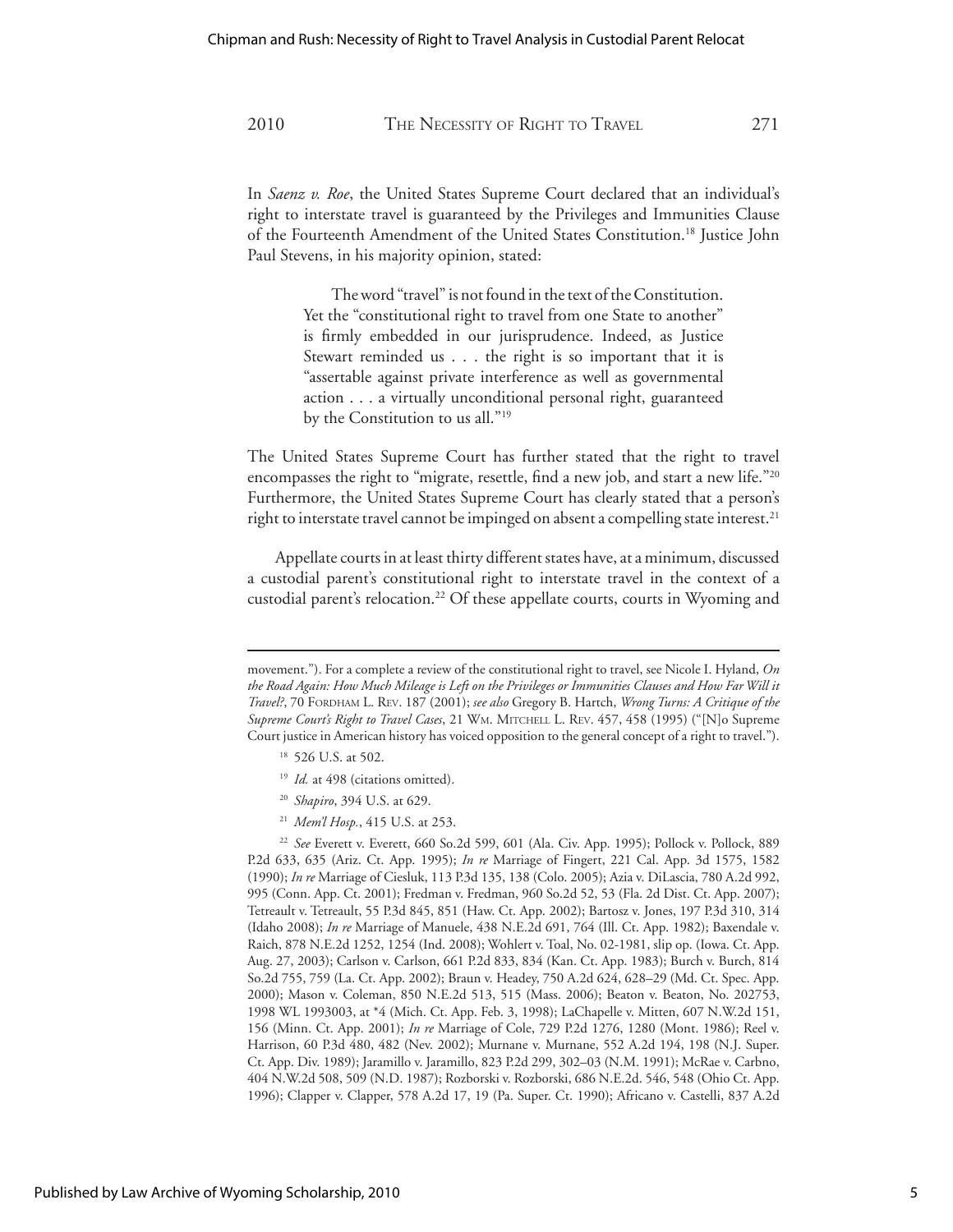California have specifically recognized a parent's constitutional right to interstate travel includes the constitutional right to intrastate travel as well.<sup>23</sup> Furthermore, most of the courts that have discussed a parent's constitutional right to travel, have recognized that an individual's right to travel, as a fundamental right, can only be restricted in furtherance of a compelling state interest.<sup>24</sup>

 Most of the courts addressing a custodial parent's right to travel have acknowledged that this right is implicated when a custodial parent attempts to relocate with the child.<sup>25</sup> However, courts have not agreed on how to balance the right to travel with the rights of the non-custodial parent in the context of the best interest of the child analysis.26 There appear to be five classifications developed by courts when addressing the right to travel in the framework of custodial parent relocation: (1) the right to travel is absolute; (2) creation of a pure balancing test of the right to travel with other compelling state interests; (3) finding the best interest of the child is a compelling state interest which does not require balancing the parent's right to travel; (4) finding the non-custodial parent's right to visitation is a compelling state interest which does not require a balancing of the right to travel; and (5) finding the parent's right to travel is not implicated in the context of custodial parent relocations.

#### *A. Right to Travel is Absolute*

 The Wyoming Supreme Court's interpretation of a custodial parent's right to travel elevates the relocating parent's right to travel over other competing interests.27 In *Watt v. Watt*, the custodial mother desired to move from Upton, Wyoming to Laramie, Wyoming to attend a pharmacy program at the University of Wyoming, a distance of approximately 270 miles.<sup>28</sup> In a modification action,

<sup>721, 724 (</sup>R.I. 2003); *In re* C.R.O., 96 S.W.3d 442, 445 (Tex. Ct. App. 2002); Lane v. Schenck, 614 A.2d 786, 789 (Vt. 1992); Momb v. Ragone, 130 P.3d 406, 412–14 (Wash. Ct. App. 2006); Rowsey v. Rowsey, 329 S.E.2d 57, 61 (W. Va. 1985); Watt v. Watt, 971 P.2d 608, 614–16 (Wyo. 1999).

<sup>23</sup> *See In re Marriage of Fingert*, 221 Cal. App. 3d at 1582; *Watt*, 971 P.2d at 614–16; *see also*  Hyland, *supra* note 17, at 242–53 ("[The right to travel] was granted federal protection against state abridgement by the Framers of the Fourteenth Amendment who intended to protect fundamental rights from state abridgement. Consequently, the right to travel is guaranteed protection against state abridgement within the borders of the state by the Privileges or Immunities Clause of the Fourteenth Amendment. Therefore, the states may not abridge the right to intrastate travel.").

<sup>24</sup> *See, e.g.*, *In re Marriage of Cole*, 729 P.2d at 1280 ("As a fundamental right, the right to travel interstate can only be restricted in support of a compelling state interest.").

<sup>25</sup> *See In re Marriage of Ciesluk*, 113 P.3d at 142–43.

<sup>26</sup> *See id*. at 143.

<sup>27</sup> *See Watt*, 971 P.2d at 615–16.

<sup>28</sup> *Id.* at 612.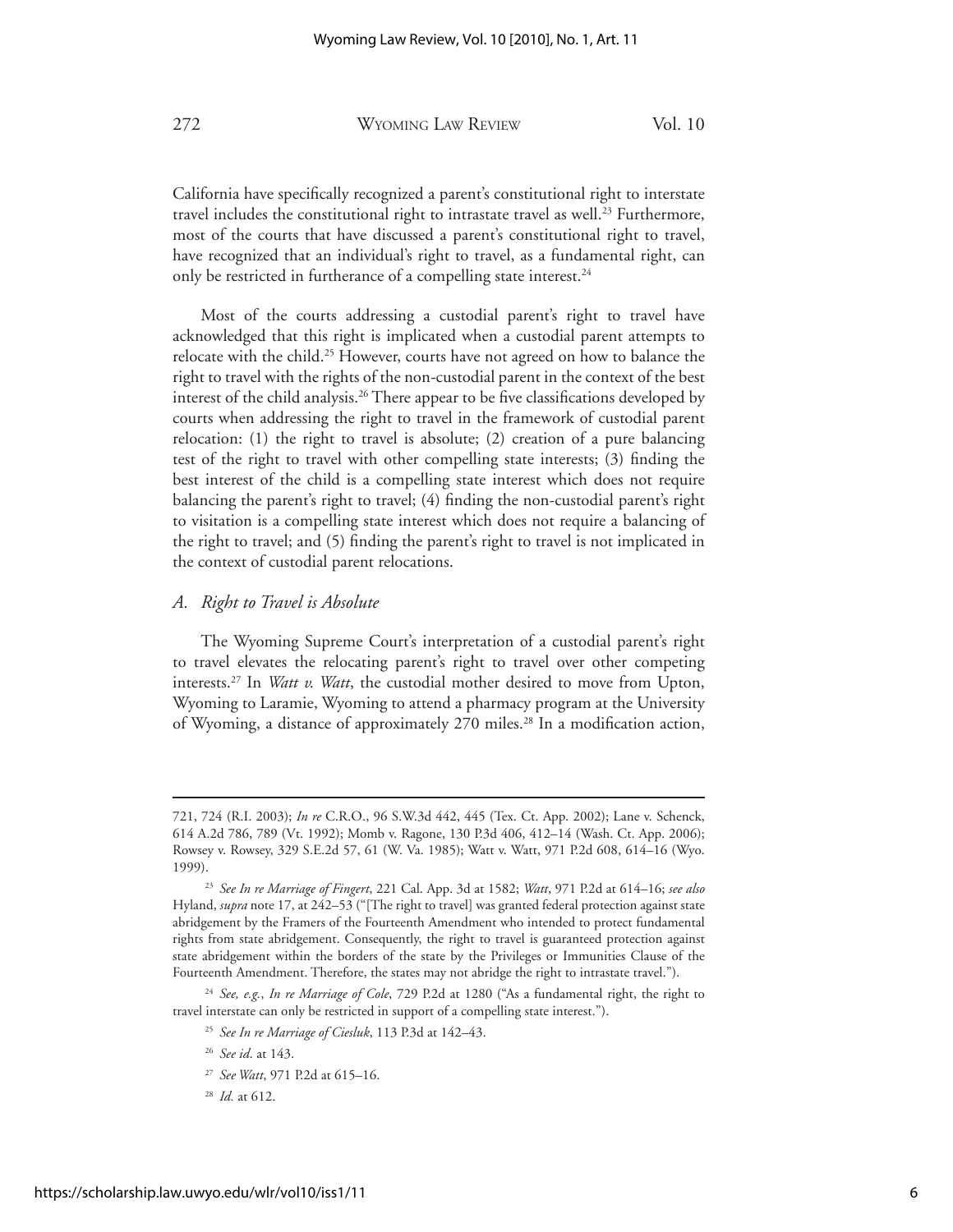the District Court for Weston County changed custody to the father.<sup>29</sup> In reversing the trial court's decision, the Wyoming Supreme Court held:

> The custodial parent's right to move with the children is constitutionally protected, and a court may not order a change in custody based upon that circumstance alone. Some other change of circumstances, together with clear evidence of the detrimental effect of the other change upon the children, is required. Such a circumstance necessarily would have to be sufficiently deleterious to the welfare of the children that by itself it would serve as a substantial and material change in circumstances even in the absence of a relocation.30

In *Watt*, the Wyoming Supreme Court stated that when reviewing a relocation case, the reviewing court "must remember that the best interest of the child standard was applied at the time of the initial custody award."31 In essence, the best interest standard cannot be revisited in Wyoming due to the relocation of a parent because of the parent's constitutional right to travel.<sup>32</sup>

#### *B. Pure Balancing Test*

 In Colorado, New Mexico, Indiana, Maryland, and Florida, appellate courts have adopted what appears to be a pure balancing test between a custodial parent's constitutional right to travel, rights of the non-custodial parent, and the best interest of the child, without any burdens or presumptions to any of the aforementioned interests.33

 In *In re Marriage of Ciesluk*, the Colorado Supreme Court recognized that a majority time parent's right to travel was not the only fundamental right at stake.34 The *Ciesluk* court, citing the United States Supreme Court case of *Troxel v. Granville*, held that "a minority time parent has an equally important constitutional right to the care and control of the child."35 The Colorado Supreme

<sup>29</sup> *Id.* 

<sup>30</sup> *Id.* at 616–17.

<sup>31</sup> *Id.* at 614.

<sup>32</sup> *See* Emilia P. Wang, *Unenumerated Rights—Are Unenumerated Rights a Viable Source for the Right to Intrastate Travel?* Watt v. Watt*, 971 P.2d 608 (Wyo. 1999)*, 31 RUTGERS L.J. 1053, 1056–59 (1999).

<sup>33</sup> *See In re Marriage of Ciesluk*, 113 P.3d at 142; *Fredman*, 960 So.2d at 57–59; *Baxendale*, 878 N.E.2d at 1259; *Braun*, 750 A.2d at 628–29; *Jaramillo*, 823 P.2d at 304–06.

<sup>34 113</sup> P.3d at 142.

<sup>35</sup> *In re Marriage of Ciesluk*, 113 P.3d at 142 (citing Troxel v. Granville, 530 U.S. 57, 65  $(2000)$ ).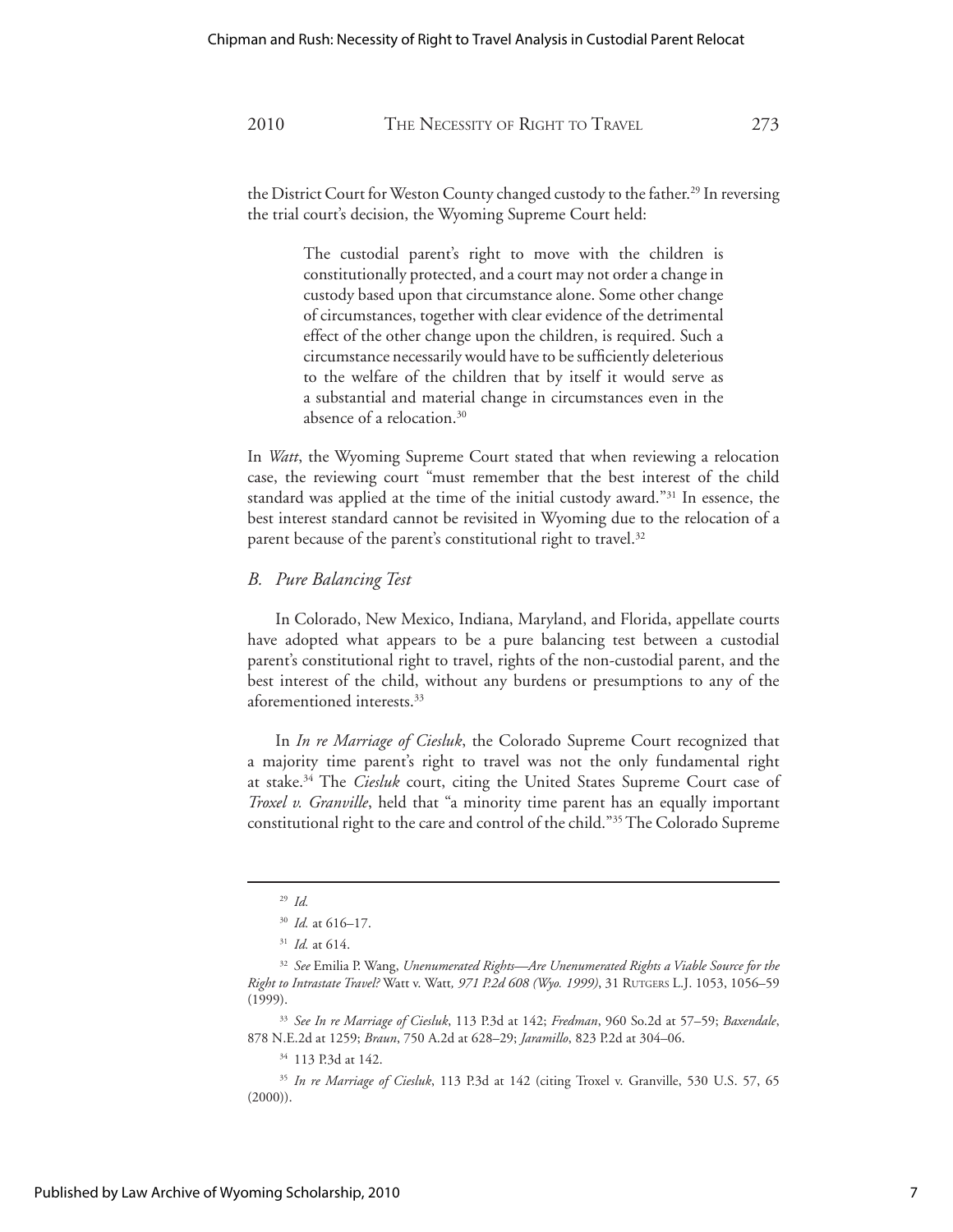Court further found that intertwined with parents' competing constitutional rights is concern for the best interest of the child.36 Thus, the *Ciesluk* court concluded that "relocation disputes present courts with a unique challenge: to promote the best interest of the child while affording protection equally between a majority parent's right to travel and a minority parent's right to parent."<sup>37</sup> Interestingly, the Colorado Supreme Court noted that "in the absence of demonstrated harm to the child, the best interest of the child standard is insufficient to serve as a compelling state interest overruling the parents' fundamental rights."38 *Ciesluk* recognized that a trial court in Colorado must consider and make findings based on the twenty-one factors set out in Colorado Statute § 14-10-129 for a majority time parent's relocation.<sup>39</sup> Furthermore, *Ciesluk* required that both parents share equally the burden of demonstrating how the child's best interests will be served.<sup>40</sup> The *Ciesluk* court held that in a relocation case, it must balance the competing constitutional rights of each parent with the child's best interests, with neither party having a presumption or burden of proof. The Colorado Supreme Court in *Ciesluk* held that this balancing test was required for a trial court to properly rule on the relocation of a majority time parent.<sup>41</sup> Subsequent to the Colorado Supreme Court's holding in *Ciesluk*, appellate courts in Indiana and Florida have adopted the pure balancing analysis found in *Ciesluk*. 42

 The *Ciesluk* court borrowed this balancing test from the New Mexico Supreme Court.43 In *Jaramillo v. Jaramillo*, the New Mexico Supreme Court not only considered both the majority time parent's right to travel and the state's concerns in protecting the best interests of the child, but also the minority time parent's right to maintain close association and frequent contact with the child.<sup>44</sup> In *Jaramillo*, the parents had joint legal custody and the mother had "physical custody" of the child.<sup>45</sup> The mother requested to move with the child to New Hampshire because of new employment and to be closer to her family.<sup>46</sup> The trial

<sup>43</sup> *Jaramillo*, 823 P.2d at 304–06.

<sup>44</sup> *Id.* 

<sup>45</sup> *Id.* at 301. The court defined "physical custody" as meaning the parent in which the child resides "more than half the time." *Id.* at 304.

<sup>46</sup> *Id.* at 302.

<sup>36</sup> *Id.* 

<sup>37</sup> *Id.* 

<sup>&</sup>lt;sup>38</sup> Id. (noting that no Colorado court has held that the best interests of the child are a compelling state interest that obviates the need to balance the competing constitutional rights of parents).

<sup>39</sup> *Id.* at 148.

<sup>40</sup> *Id.* at 147.

<sup>41</sup> *See id.* at 148.

<sup>42</sup> *Fredman*, 960 So.2d at 57–59; *Baxendale*, 878 N.E.2d at 1259 ("In short, we agree with the recent well-reasoned opinion of the Colorado Supreme Court that the trial court is to balance these considerations.").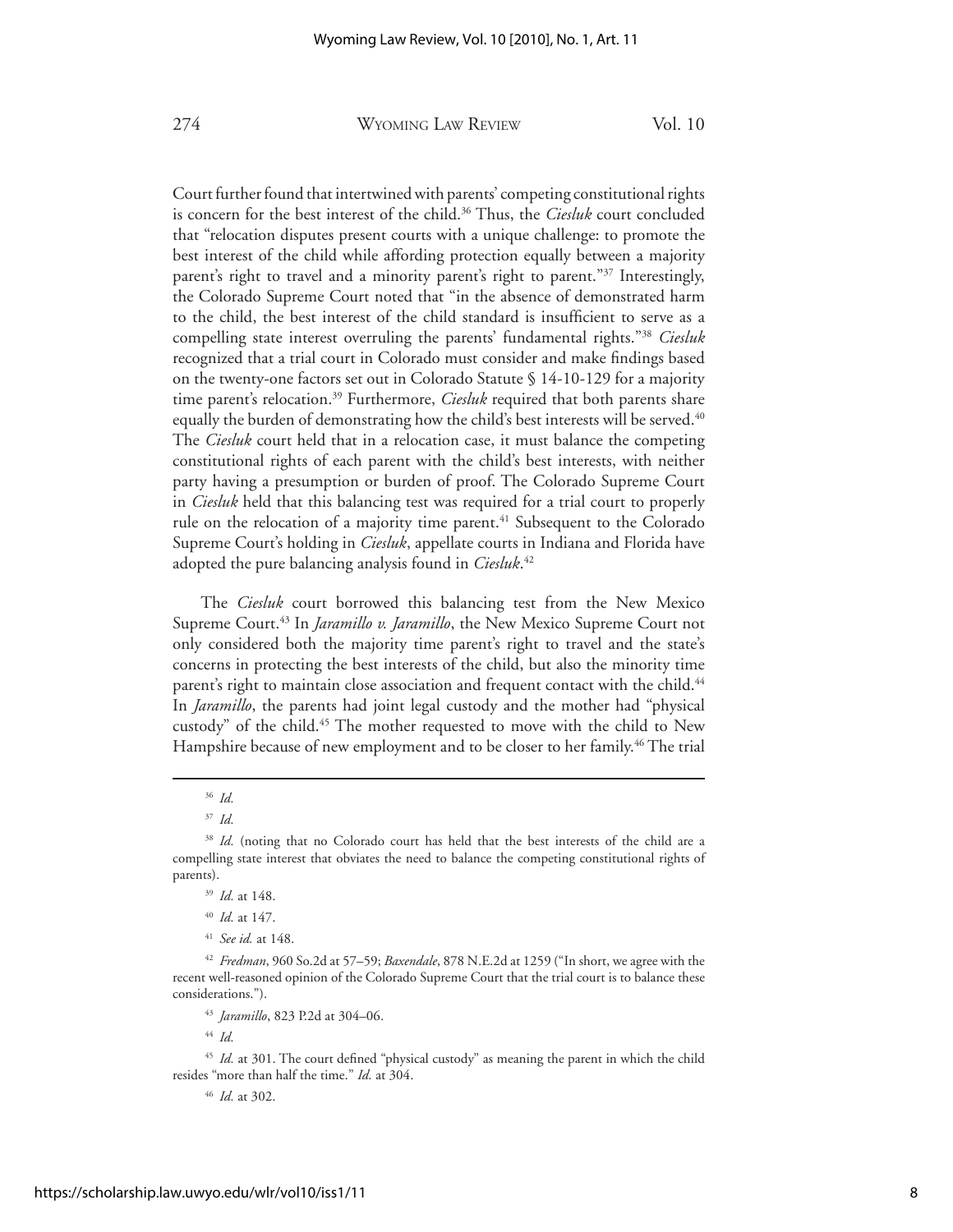court applied a presumption in favor of a custodial parent's relocation and granted the mother's move to New Hampshire.<sup>47</sup> After the New Mexico Court of Appeals reversed and remanded the case for a new determination of the best interest of the child based on a presumption against the move, the New Mexico Supreme Court reviewed the case.<sup>48</sup> The New Mexico Supreme Court determined that a parent wishing to relocate should not be burdened by an adverse presumption because it "unconstitutionally impairs the relocating parent's right to travel."<sup>49</sup> It also determined that the non-primary parent should not be burdened with a presumption in the relocating parent's favor, because the resisting parent has a fundamental liberty interest in parenting.<sup>50</sup> Instead, the New Mexico Supreme Court concluded that:

> [N]either parent will have the burden to show that relocation of the child with the removing parent will be in or contrary to the child's best interests. Each party will have the burden to persuade the court that the new custody arrangement or parenting plan proposed by him or her should be adopted by the court, but that party's failure to carry this burden will only mean that the court remains free to adopt the arrangement or plan that it determines best promotes the child's interests.<sup>51</sup>

The *Jamarillo* court found that although the best interests of the child are of primary importance in making this determination, these interests alone do not automatically overcome the constitutional rights of the parents, which must be weighed against each other in the best interest analysis.<sup>52</sup> The Maryland Court of Special Appeals has directly adopted the *Jamarillo* court's balancing test for a parent's right to travel.<sup>53</sup>

#### *C. Best Interest of Child is Controlling State Interest*

 The appellate courts of Minnesota, Idaho, West Virginia, Alabama, Arizona, Kansas, Rhode Island, New Jersey, Nevada, Montana, Massachusetts, and Washington all recognize that a parent's right to travel is a fundamental right protected by the United States Constitution and should be protected when

- <sup>47</sup> *Id.*
- <sup>48</sup> *Id.*
- <sup>49</sup> *Id.* at 305.
- <sup>50</sup> *Id.* at 306.
- <sup>51</sup> *Id.* at 309.
- <sup>52</sup> *See id.*
- <sup>53</sup> *Braun*, 750 A.2d at 635.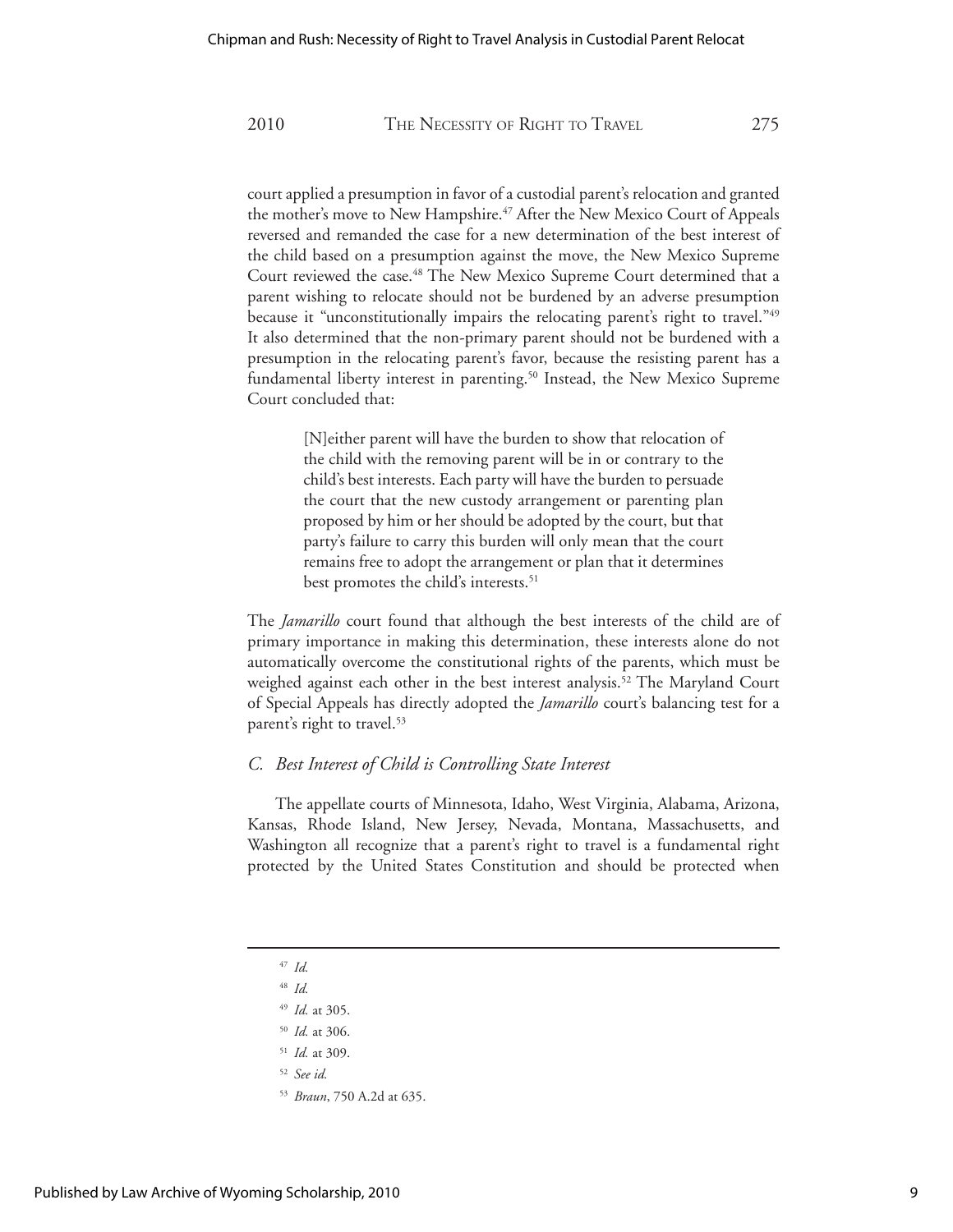the parent desires to relocate.<sup>54</sup> However, these appellate courts found that the furtherance of the best interests of children may constitute a compelling state interest worthy of reasonable interference with a parent's right to travel.<sup>55</sup> In essence, these appellate courts still recognize and analyze a parent's right to travel, but these courts simply "elevate the child's welfare to a compelling state interest, thereby obviating the need to balance the parents' competing constitutional rights."56

 The Montana Supreme Court was one of the first courts to recognize and analyze a custodial parent's right to travel in the context of a relocation action.<sup>57</sup> In *In re Marriage of Cole*, the Montana Supreme Court announced for the first time that the United States Constitution protects the custodial parent's right to interstate travel and such a right is clearly implicated when the custodial parent desires to relocate with his or her child.58 However, the *Cole* court also noted that "[w]e believe that furtherance of the best interest of a child, by assuring the maximum opportunities for the love, guidance and support of both natural parents, may constitute a compelling state interest worthy of reasonable interference with the right to travel interstate."59 The *Cole* court concluded its analysis with a word of caution, stating that "any interference with this fundamental right must be made cautiously, and may only be made in furtherance of the best interest of the child."60

 In these state appellate courts, placement of the burden of proof to demonstrate whether the relocation is in the best interest of the child plays a factor in determining the weight the court places upon the parent's right to

<sup>54</sup> *See Everett*, 660 So.2d at 601–02; *Pollock*, 889 P.2d at 635 ("The competing rights at the heart of this case are the Mother's right to travel and the Father's right to maintain a meaningful relationship with his child. These rights must be adjusted in accordance with the best interests of the child."); *Bartosz*, 197 P.3d at 322–24; *Carlson*, 661 P.2d at 836; *Mason*, 850 N.E.2d at 521 (holding the right of parent to relocate with child is subject to the State's power to promote child's best interests); *LaChapelle*, 607 N.W.2d at 163; *In re* Marriage of Thorner, 190 P.3d 1063, 1068–69 (Mont. 2008); *Reel*, 60 P.3d at 482–84; *Murnane*, 552 A.2d at 198; *Momb*, 130 P.3d at 412–14; *Africano*, 837 A.2d at 724; *Rowsey*, 329 S.E.2d at 61 ("The paramountcy of child welfare may, however, supersede the right to travel.").

<sup>55</sup> *See, e.g.*, *In re Marriage of Cole*, 729 P.2d at 1280 ("We believe that furtherance of the best interests of a child, by assuring the maximum opportunities for the love, guidance and support of both natural parents, may constitute a compelling state interest worthy of reasonable interference with the right to travel interstate.").

<sup>56</sup> *In re Marriage of Ciesluk*, 113 P.3d at 144 (citing *LaChapelle*, 607 N.W.2d at 163).

<sup>57</sup> *In re Marriage of Cole*, 729 P.2d at 1280.

<sup>58</sup> *Id.* (citing *Shapiro*, 394 U.S. at 634, *overruled on other grounds by Edelman*, 415 U.S. at 671).

<sup>59</sup> *Id.* (citing Ziegler v. Ziegler, 691 P.2d 773 (Idaho 1984)).

<sup>60</sup> *Id.*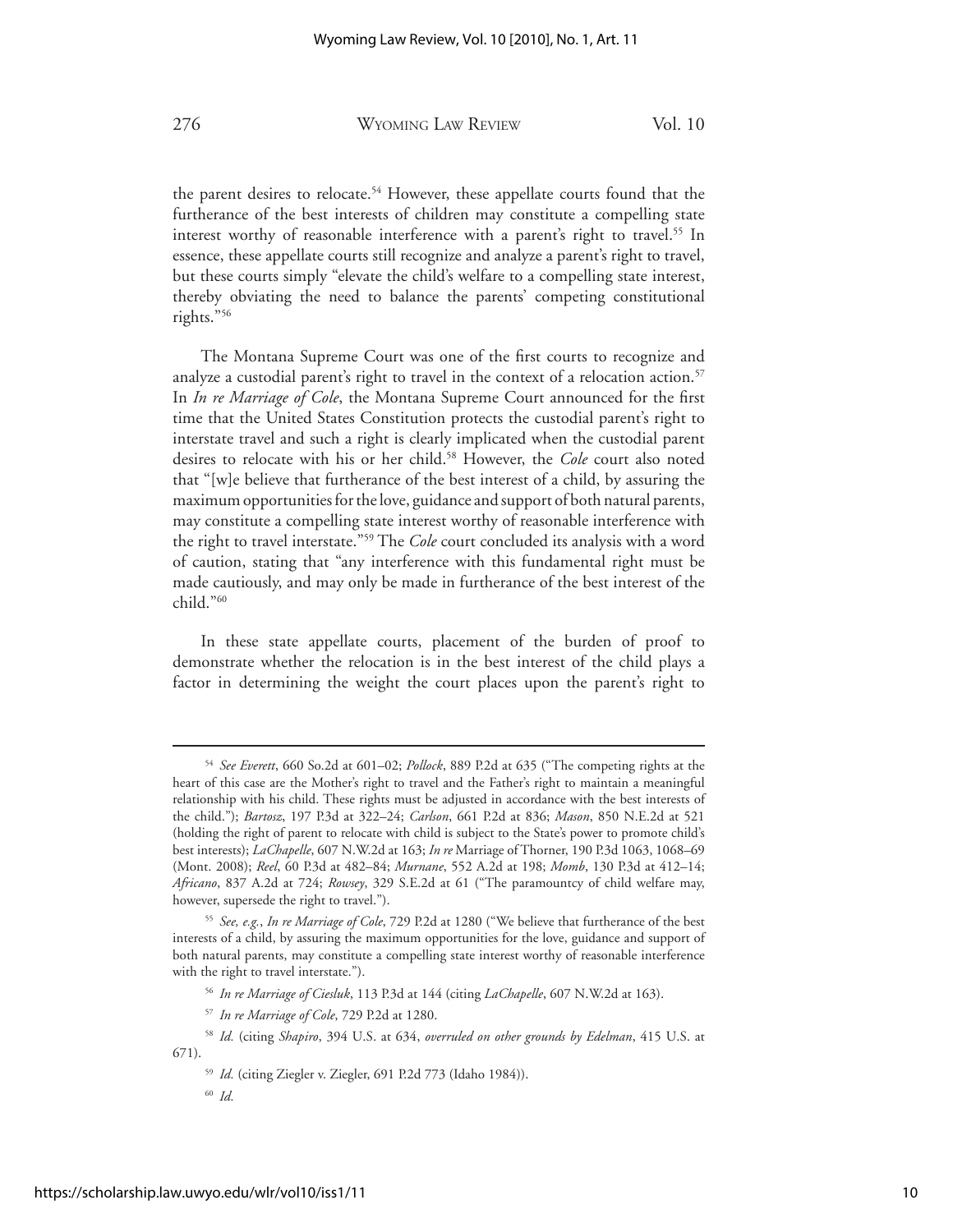travel.61 When a court places this burden on the non-moving parent, the parent must necessarily provide sufficient proof that a travel restriction is, in fact, in the best interest of the child in order to sufficiently defeat the custodial parent's right to travel.<sup>62</sup> Whereas, in states where the custodial parent must bear the burden of demonstrating that the relocation is in the best interest of the child, the parent's right to travel is even more encumbered because the custodial parent begins on unequal footing in an attempt to enforce his or her constitutional right to travel.<sup>63</sup>

#### *D. Non-Custodial Parent's Right to Visitation is Controlling*

 In Illinois, New Jersey, and North Dakota, appellate courts have found that the protection of the non-custodial parent's right to visitation would justify a compelling governmental interest to restrict the custodial parent's right to travel.64 These jurisdictions hold that the non-custodial parent's right to visitation with the child is a compelling state interest, thereby precluding the court's need to balance such right against the custodial parent's right to travel.<sup>65</sup> These jurisdictions, in particular, appear to be guided by a general principle that the well-being of the minor child is often dependent upon maintaining a loving and supportive relationship with the non-custodial parent.<sup>66</sup> In determining that the non-custodial parent's right to visitation is a compelling state interest, the North Dakota Supreme Court, in *McRae v. Carbno*, recognized this relationship interest, stating that "in our state, there is a legally recognizable right of visitation between a child and the noncustodial parent which is considered to be in the best

<sup>64</sup> *See In re Marriage of Manuele*, 438 N.E.2d at 695; *Murnane*, 552 A.2d at 198 (finding a compelling state interest is "the visitation rights of the noncustodial parent and the interest of the child in maintaining a close relationship with that parent"); *McRae*, 404 N.W.2d at 509–10.

<sup>&</sup>lt;sup>61</sup> Of these aforementioned states, Minnesota, Washington, and West Virginia place the burden on the non-removing parent to demonstrate that the best interest of the child requires that the child not be removed from the state, whereas Alabama, Arizona, Idaho, and New Jersey require the moving custodial parent to demonstrate the move is in the child's best interest. Kansas, Nevada, Rhode Island and Montana do not place a burden on either parent. *See supra* notes 2–4.

<sup>62</sup> *See In re Marriage of Cole*, 729 P.2d at 1280.

<sup>63</sup> *See Jaramillo*, 823 P.2d at 307 (quoting Stanley v. Illinois, 405 U.S. 645, 656–57 (1972)) ("[Placement of burdens in relocation cases] needlessly risks running roughshod over the important interests of both parent and child."). *But see Bartosz*, 197 P.3d 310 (stating that placing the burden on the moving parent to show that it is in the best interest of the child to relocate is not tantamount to placing a presumption against relocation). *See also* Theresa Glennon, *Still Partners?: Examining the Consequences of Post-Dissolution Parenting*, 41 FAM. L.Q. 105, 124 (2007) ("Legal tests favoring the relocating parent often, but not always, resulted in more favorable decisions for the relocating parent.").

<sup>65</sup> *See, e.g.*, *In re Marriage of Manuele*, 438 N.E.2d at 695 ("[A] person's right to travel may be restricted if done for the promotion of a compelling government interest. Here, the protection of petitioner's rights of visitation would justify a reasonable residential restriction as a condition of respondent's custody of the children.").

<sup>66</sup> *See, e.g.*, Baures v. Lewis, 770 A.2d 214, 223–33 (N.J. 2001).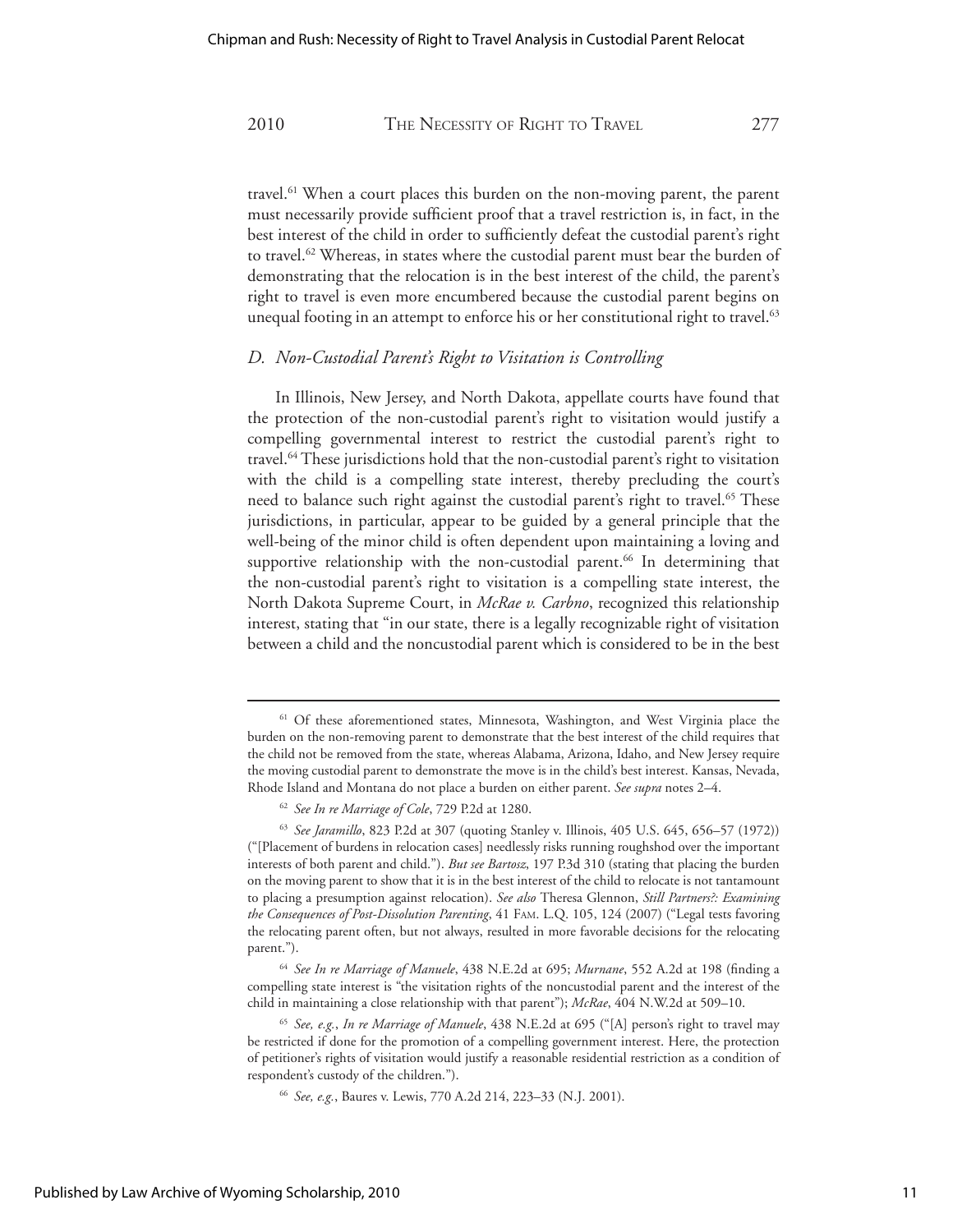interests of the child."67 The *McRae* court also found that placing a burden upon the custodial parent to relocate with the child did not unnecessarily interfere with the custodial parent's right to travel.<sup>68</sup> In justifying this presumption in favor of the non-custodial parent, the *McRae* court stated:

> The statutory recognition of visitation rights between a child and the noncustodial parent is consistent with placing the burden upon the custodial parent to show that moving the child to another state is in the child's best interest. We conclude that there is no presumption that a custodial parent's decision to change the child's residence to another state is in the child's best interests. We are unpersuaded that it would be consistent with our statutes or otherwise appropriate to adopt such a presumption, and we refuse to do so.<sup>69</sup>

Although these appellate courts recognize the right to travel in the context of relocation cases, these courts found that a non-custodial parent's right to visitation with his or her child is a compelling state interest, which can trump the custodial parent's right to travel. These courts further find no harm in placing the burden on the moving parent to show it is in the child's best interest to move with the custodial parent.70

#### *E. Custodial Parent's Right to Travel Not Implicated in Relocation*

 The Texas Court of Appeals has held that removal cases do not implicate a parent's right to travel because the custodial parent is never actually prohibited from outright travel.<sup>71</sup> Rather, the parent is only prohibited from traveling with the child.<sup>72</sup> In *In re C.R.O.*, the parents were divorced in Georgia, where the mother was awarded primary custody of the two minor children.73 A few months later, the mother remarried and moved to Fort Bend County, Texas to

<sup>67</sup> *McRae*, 404 N.W.2d at 509.

<sup>68</sup> *See id.*

<sup>&</sup>lt;sup>69</sup> *Id.* at 509-10 (citation omitted).

<sup>&</sup>lt;sup>70</sup> Each of the three states place the burden to prove the relocation is in the child's best interest upon the moving custodial parent. *See* 750 ILL. COMP. STAT. § 5/609(a) (2008); *Baures*, 770 A.2d at 218; Maynard v. McNett, 710 N.W.2d 369, 371 (N.D. 2006).

<sup>71</sup> *In re* C.R.O., 96 S.W.3d 442, 452 (Tex. App. 2002); Bates v. Texar, 81 S.W.3d 411, 435–36 (Tex. Ct. App. 2002); Lenz v. Lenz, 40 S.W.3d 111, 118 (Tex. App. 2000), *rev'd on other grounds*, 79 S.W.3d 10 (Tex. 2002).

<sup>72</sup> *See, e.g.*, *Lenz*, 40 S.W.3d at 118 (holding because the domicile restriction is only upon the child, and not the custodial mother, the mother is free to travel anywhere she desires and her right to travel is unabridged).

<sup>73 96</sup> S.W.3d at 445.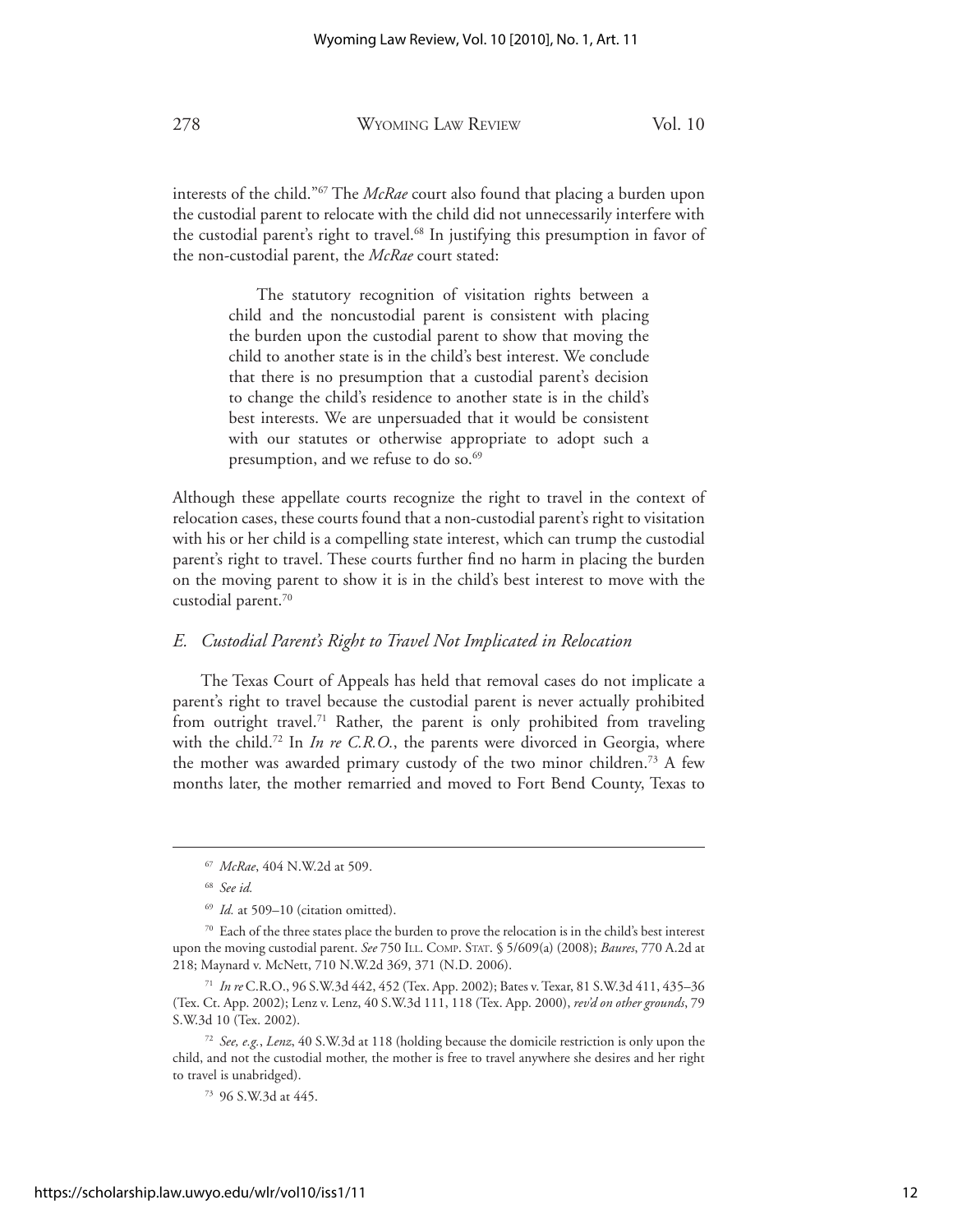live with her new husband. The father moved to Florida to begin a new job.<sup>74</sup> Approximately five years after moving to Texas, the mother notified the father of her intent to relocate with their two children to Hawaii so her new husband could take a position with a substantial pay increase.<sup>75</sup> The father filed a motion requesting the children's domicile be restricted to Fort Bend County.<sup>76</sup> After filing his motion, the father rented an apartment in Fort Bend County, quit his job in Florida and began working in Texas.<sup>77</sup> The 387th District Court in Fort Bend County, Texas granted the father's motion and restricted the children's domicile to "Fort Bend County and the contiguous counties so long as [the father] continues to reside in that area."78 The mother appealed, arguing *inter alia*, that the trial court's order violated her constitutionally protected right to travel.79 However, the Texas Court of Appeals dismissed the mother's argument and upheld the district court's domicile restriction, stating that "[t]he domicile restriction imposed by the trial court applied only to the children and did not affect [the mother's] ability to exercise any of the aforementioned rights."<sup>80</sup>

The Michigan Court of Appeals has also refused to analyze a custodial parent's right to travel.<sup>81</sup> In the unpublished decision of *Beaton v. Beaton*, the mother appealed a trial court's order of joint physical custody which required the children be enrolled in the Marysville School District.<sup>82</sup> The mother contended that a number of provisions within the court's order violated her constitutional right to travel, including the court's provision that the children must be kept in the Marysville School District. The court summarily found that a parent's right to travel was not worth analyzing, stating "given the compelling interest of Michigan in the 'best interest of the children,' as they are affected by the dissolution of their parents' marriage . . . we are aware of no characterization of a constitutional 'right to travel' that would enable such a right to prevail over a judicial 'best interests' determination."83 Similarly, in *Clapper v. Clapper*, the Pennsylvania Superior Court found the custodial parent's right to travel did not warrant analysis when determining the parent's ability to relocate and concentrated solely on the best interests of the child.84

<sup>74</sup> *Id.* <sup>75</sup> *Id.* <sup>76</sup> *Id.* <sup>77</sup> *Id.* at 445–46. <sup>78</sup> *Id.* at 446. <sup>79</sup> *Id.* at 452. <sup>80</sup> *Id.*  81 Beaton v. Beaton, No. 202753, 1998 WL 1993003, at \*4 (Mich. Ct. App. Feb. 3, 1998). <sup>82</sup> *Id.* at \*1. <sup>83</sup> *Id.* at \*4. 84 578 A.2d at 21.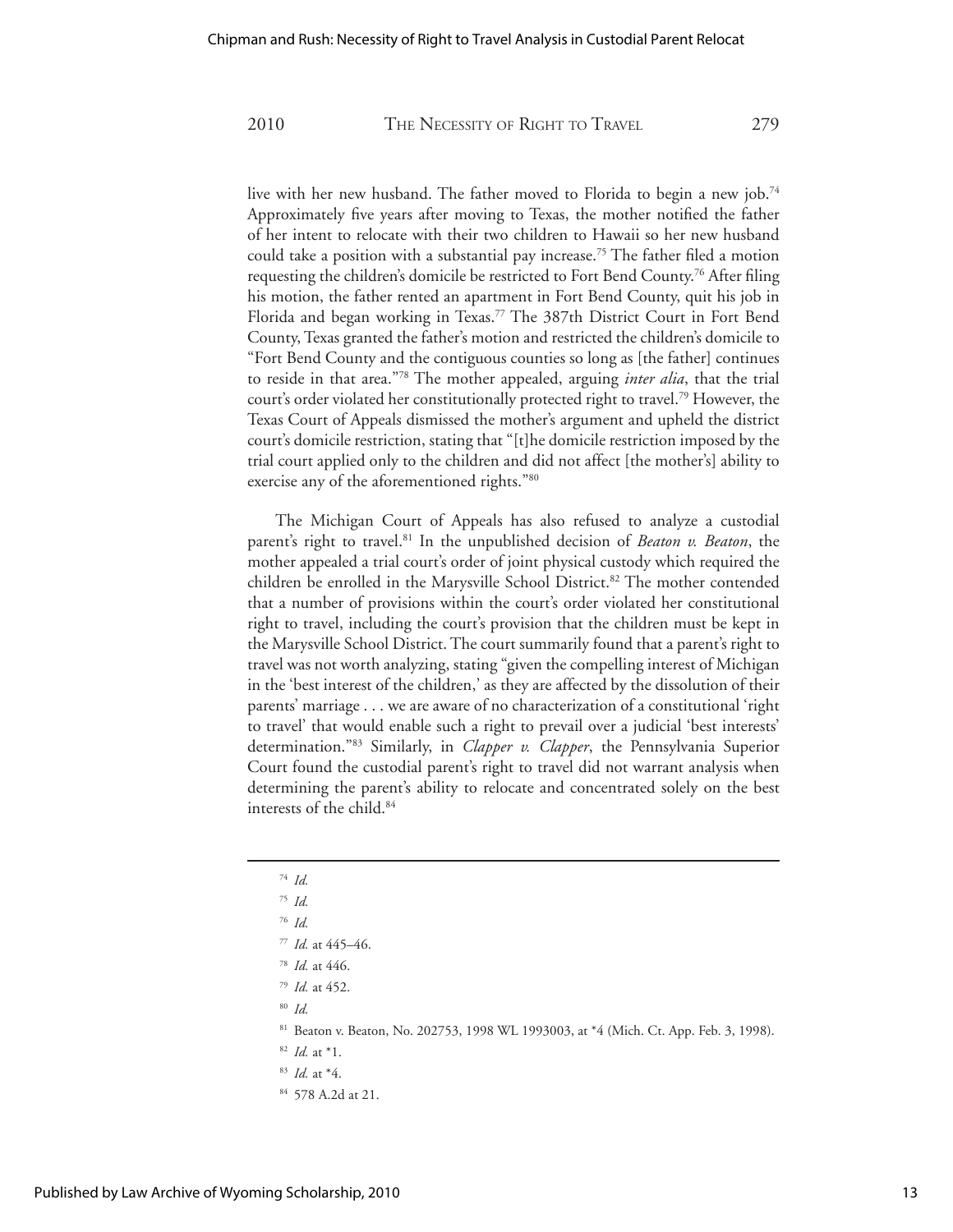In *Lane v. Schenck*, the custodial mother notified the non-custodial father that she was planning to relocate with the children from Vermont to Iowa to attend law school.<sup>85</sup> The father moved the Caledonia Family Court to change the custodial arrangement to one which would prohibit the mother from relocating with the children.<sup>86</sup> The court responded to the father's motion by prohibiting the mother to relocate any further than a drive of "four hours one way" from the father.87 The mother appealed, arguing, *inter alia*, that the trial court's order, which conditioned her right to continued custody on the requirement she remain within a four hour drive from the father's residence, violated her constitutionally protected right to travel.<sup>88</sup> The Vermont Supreme Court reversed the Caledonia Family Court's decision, thus allowing the mother to relocate to Iowa.<sup>89</sup> However, the Vermont Supreme Court dismissed the mother's constitutional right to travel argument, stating:

> We do not view the issue as falling solely within the right to travel, since either party is free to move wherever the party wants. The issue actually involves a determination of the proper parental custodian, given the best interests of the children. While freedom of movement from state to state is implicated, it is unnecessary to elevate the issue presented here to a constitutional dimension. Where a parent lives in relation to the other parent is just one factor of many to be considered in formulating a custody decision. Certainly, the visiting parent could not defeat the custodial parent's rights and responsibilities by asserting a constitutional right to travel.<sup>90</sup>

In essence, the Vermont Supreme Court has ruled it unnecessary to perform a constitutional analysis of a parent's right to travel, because the best interest of the child is the paramount issue before the court in a relocation case.

 Perhaps the most troubling relocation analysis comes from the Louisiana Court of Appeals.<sup>91</sup> In *Bezou v. Bezou*, the custodial mother left the state of Louisiana with her children to take a position as an attorney in Washington, D.C.<sup>92</sup> The Civil District Court for the Parish of Orleans modified the custody arrangement, awarding custody of the youngest of the two children to the father

- <sup>87</sup> *Id.* at 788.
- <sup>88</sup> *Id.* at 789.
- <sup>89</sup> *Id.* at 789–92.
- <sup>90</sup> *Id.* at 789.

<sup>92</sup> *Id.* at 593.

<sup>85 614</sup> A.2d at 787.

<sup>86</sup> *Id.* at 787–88.

<sup>91 436</sup> So. 2d 592 (La. Ct. App. 1983).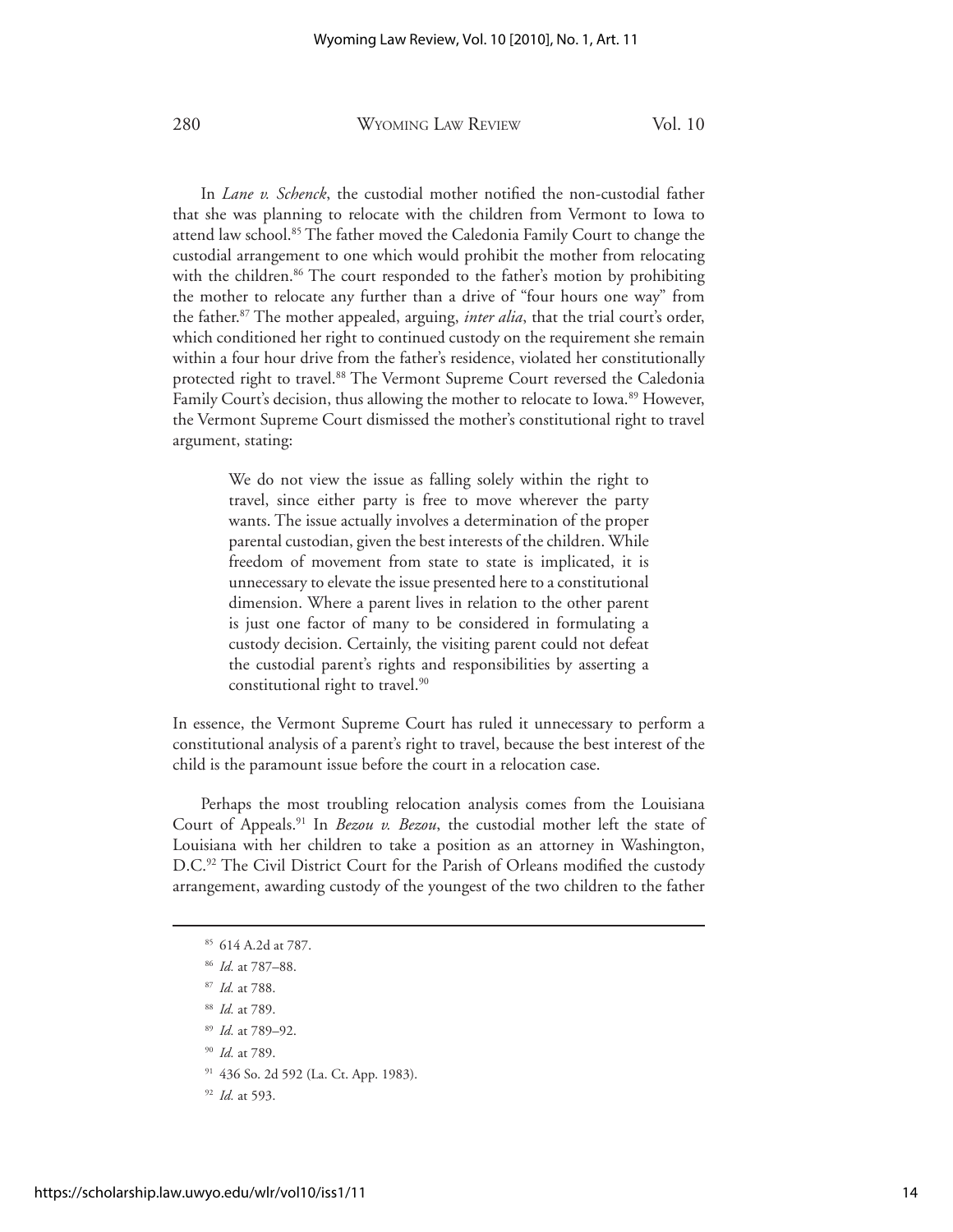still residing in Louisiana.<sup>93</sup> At trial, the mother argued that custody modification based on her relocation would interfere with her right to travel.<sup>94</sup> In the trial court's order, the judge stated the following:

> She accuses this court of "placing a chill on her constitutional right to travel." She does not accept the notion that she placed a chill on her right to travel when she bore and started to raise two children. She does not want this court to restrict her legal right to travel. She does not realize that her right to travel, though not legally, was from a practical point of view restricted when she chose to play the role of mother years ago.<sup>95</sup>

Upon examination of the record, the Court of Appeals of Louisiana found no abuse of discretion by the trial judge, and ignored the constitutional right to travel issue entirely.<sup>96</sup>

#### II. ANALYSIS OF OTHER COMPETING RIGHTS AND INTERESTS

 There are a plethora of reasons given by courts when justifying the restriction on a custodial parent's ability to relocate with his or her child. However, the underlying cause behind each justification is safeguarding the welfare of the child.97 Therefore, almost every relocation case is couched in terms of whether or not the move is in the child's best interest.<sup>98</sup> In large part, courts have found two reasons to justify a majority of restrictions on custodial parent's relocation: (1) it is the best interest of the child to live within the particular state, and (2) the move detrimentally affects the non-custodial parent's visitation rights.

<sup>93</sup> *Id.*

<sup>94</sup> *Id.*

<sup>95</sup> Anne L. Spitzer, *Moving and Storage of Postdivorce Children: Relocation, The Constitution and the Courts*, 1985 ARIZ. ST. L.J. 1, 25 n.195 (1985) (quoting Bezou v. Bezou, No. 81-11606 (C.D.C. Orleans June 3, 1983)).

<sup>96</sup> *Id.* (citing *Bezou*, 436 So. 2d at 593).

<sup>97</sup> Edward Sivin, *Residence Restrictions on Custodial Parents*: *Implications for the Right to Travel*, 12 RUTGERS L.J. 341, 350 (1981).

<sup>98</sup> *See, e.g.*, Thomas v. Thomas, 739 A.2d 206 (Pa. Super. Ct. 1999) (remanding a case because the trial court failed to make sufficient findings regarding whether the custodial parent's proposed move would be in the child's best interest).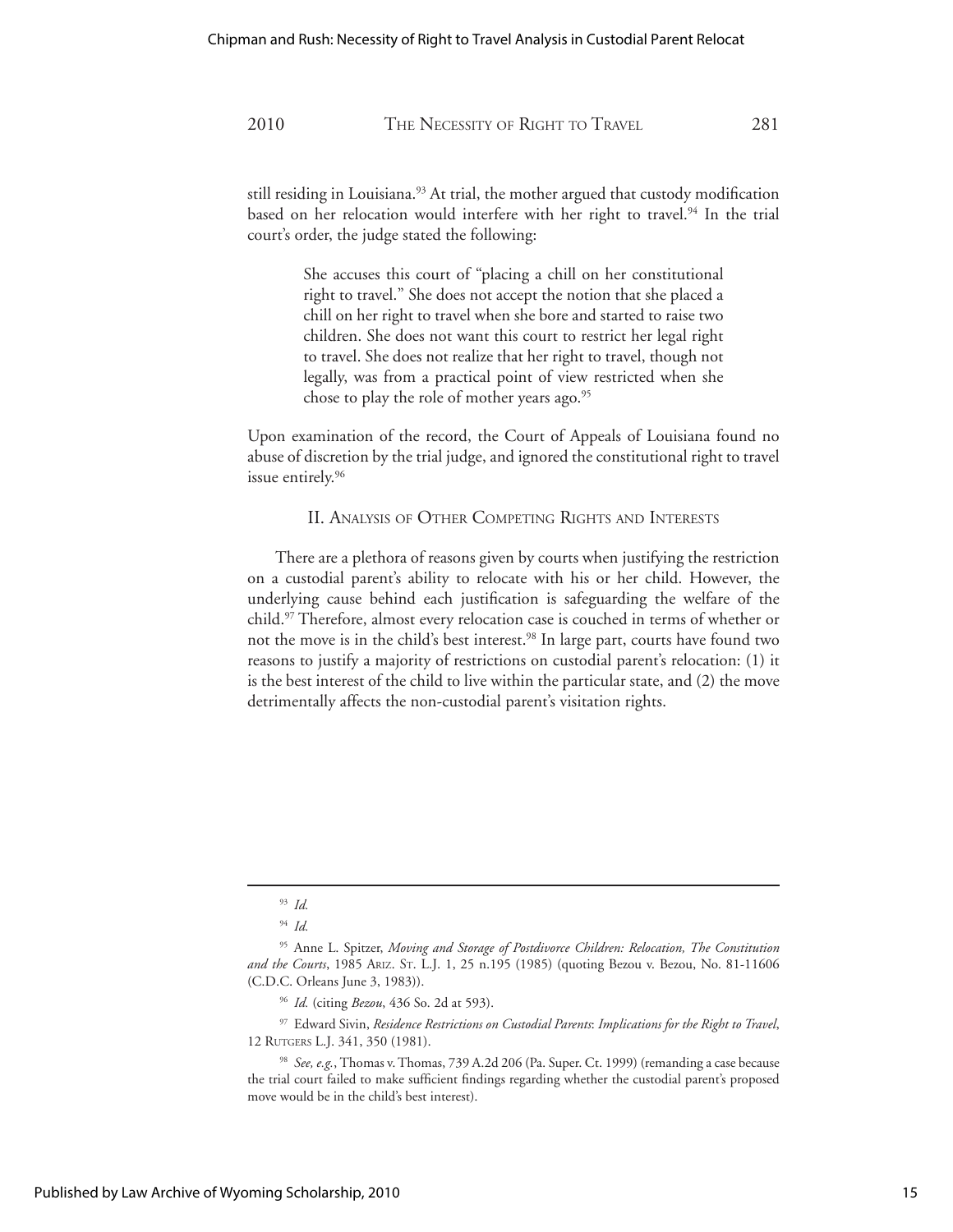### *A. State's Interest in Protecting Welfare of the Child by Maintaining Child Within Jurisdiction*

 Several jurisdictions have made both judicial and legislative policy stating it is generally best to keep minor children within the state.<sup>99</sup> To further this policy, several states place a burden on a custodial parent to prove the relocation is in the best interest of the child before the parent can relocate outside the state.<sup>100</sup> Additionally, every state except Michigan requires the custodial parent request permission before relocating outside the state with the child.<sup>101</sup> The United States Supreme Court has held that a state has the "right" and the "duty" to protect its minor children.<sup>102</sup> Federal courts agree, finding that "a state seeks to further a legitimate state interest when it sets out to protect the welfare of its citizens of tender age."103

 Courts often justify, in part, that denying a custodial parent's petition to relocate on the basis of maintaining the child within the state allows the state to protect the child and assists the court in exercising its jurisdiction over the child.104 However, the fallacy behind this logic is simple: no state can claim that another state could not equally protect the child.<sup>105</sup> In reality, a state's interest in keeping the child within the state is based upon two overriding issues: (1) the antiquated concerns of parental kidnapping and parental forum shopping, and (2) protecting the visitation rights of the non-custodial parent.

 Residential restrictions on the custodial parent have historically been justified as necessary to enforce the home state's custody decree.<sup>106</sup> There was traditionally great concern that if a custodial parent was allowed to move, the custodial parent would petition the court of the new state and nullify the former state's order.<sup>107</sup>

<sup>99</sup> *See, e.g.*, Vanderzee v. Vanderzee, 380 N.W.2d 310, 311 (Neb. 1986) ("Generally, the best policy in divorce cases is to keep minor children within the jurisdiction, but the welfare of the child is the paramount consideration.").

<sup>100</sup> *See supra* note 3.

<sup>101</sup> *See supra* note 6.

<sup>&</sup>lt;sup>102</sup> Stanley v. Illinois, 405 U.S. 645, 649 (1972).

<sup>103</sup> Alsager v. District Court, 406 F. Supp. 10, 22 (S.D. Iowa 1975), *aff'd in part*, 545 F.2d 1137 (8th Cir. 1976).

<sup>104</sup> Murnane v. Murnane, 552 A.2d 194, 198 (N.J. Super. Ct. App. Div. 1989).

<sup>105</sup> LaFrance, *supra* note 7, at 137.

<sup>106</sup> Sivin, *supra* note 97, at 351.

<sup>107</sup> *See, e.g.*, Stuessi v. Stuessi, 307 S.W.2d 380, 381 (Mo. Ct. App. 1957) ("Generally speaking, it is against the policy of the law to permit the removal of a minor child to another jurisdiction, due principally to the fact that upon entry of a decree of divorce, the child becomes the ward of the court, and that upon its removal to another state, any subsequent order made pursuant to the court's continuing jurisdiction may be difficult, if not impossible, of enforcement.").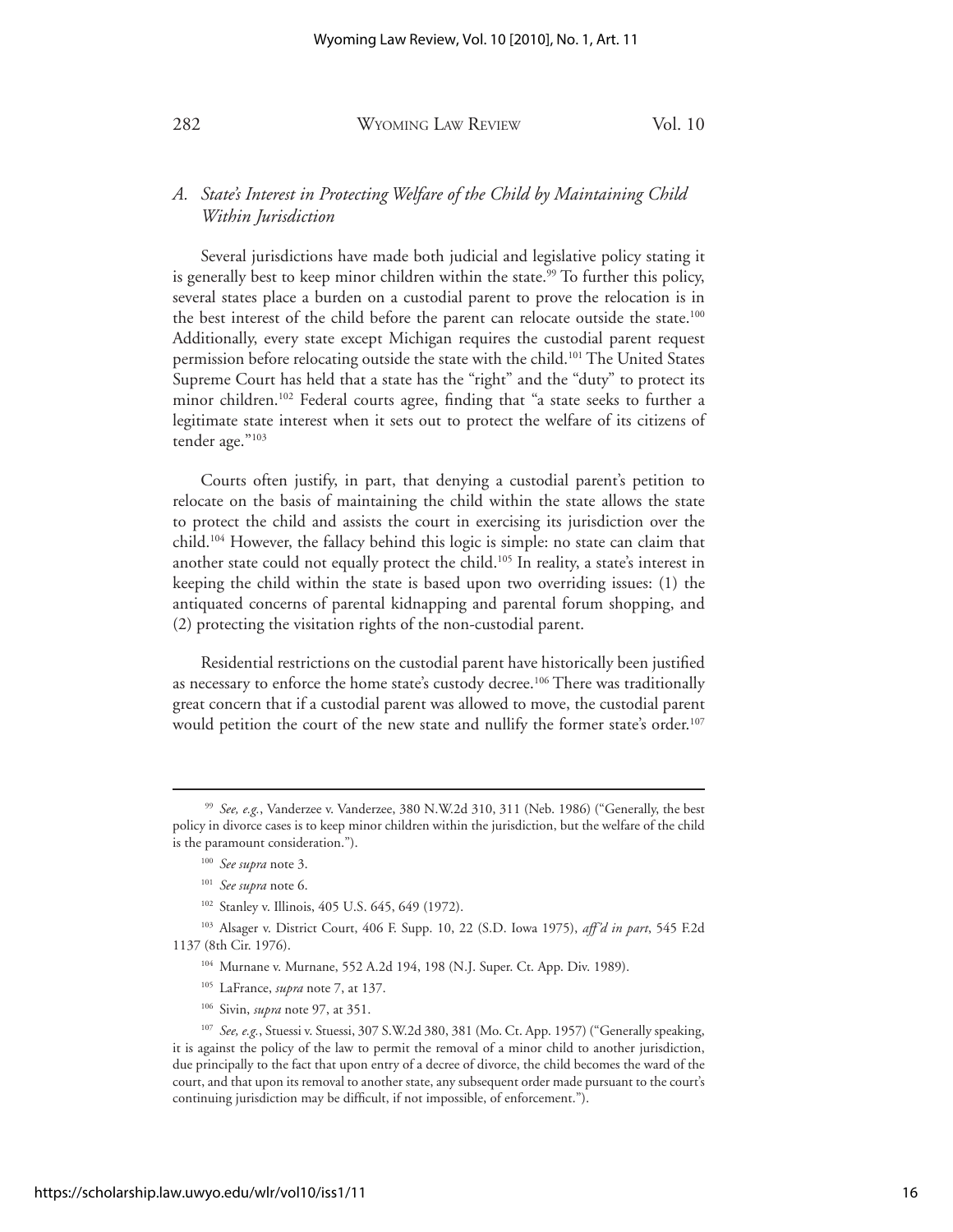However, this concern is outdated. All fifty states, the District of Columbia, and the U.S. Virgin Islands have adopted some form of the Uniform Child Custody Jurisdiction Act (UCCJA), first promulgated in 1968.<sup>108</sup> In 1997, the National Conference of Commissioners on Uniform State Laws adopted the Uniform Child Custody Jurisdiction and Enforcement Act (UCCJEA) in an effort to rectify shortcomings perceived in the UCCJA.<sup>109</sup> To date, forty-six states, along with the District of Columbia and the U.S. Virgin Islands, have adopted the UCCJEA.<sup>110</sup> Both the UCCJA and the UCCJEA provide that a state has jurisdiction to make an initial custody determination if it is the home state of the child on the date of the commencement of the proceedings for the past six months, or was the home state of the child within six months before the commencement of the proceeding and the child is absent from the state but a parent or person acting as a parent continues to live the state.<sup>111</sup> Furthermore, with only a few exceptions, both the UCCJA and the UCCJEA do not allow a state court to modify a child custody determination made by a court of another state, unless the other state court acquiesces.<sup>112</sup>

 Further justifying the containment of minor children within the state is the concern about parental kidnapping. However, on December 20, 1980, Congress enacted the Parental Kidnapping Prevention Act of 1980. Section 8 of the Act provides for recognition and enforcement of out-of-state custody decrees and limits a court's ability to modify such decrees.<sup>113</sup> The combined results of the Parental Kidnapping Prevention Act and the UCCJA / UCCJEA are that child custody decrees are enforceable in sister states, and courts are severely limited in their ability to modify those decrees. Thus, the purpose of maintaining and enforcing decrees is no longer a compelling reason for imposing residential restrictions on custodial parents.

<sup>108</sup> UNIF. CHILD CUSTODY JURISDICTION ACT (1968) [hereinafter UCCJA]; *see also* Kelly Gaines Stoner, *The Uniform Child Custody Jurisdiction & Enforcement Act (UCCJEA)—A Metamorphosis of the Uniform Child Custody Jurisdiction Act (UCCJA)*, 75 N.D. L. REV. 301, 302 (1999); David Carl Minneman, Annotation, *Construction and Operation of Uniform Child Custody Jurisdiction and Enforcement Act*, 100 A.L.R. 5th 1, § 2 (2002).

<sup>109</sup> UNIF. CHILD CUSTODY JURISDICTION & ENFORCEMENT ACT (1997) [hereinafter UCCJEA]. *See also In re* McCoy, 52 S.W.3d 297, 302 (Tex. App. 2001).

<sup>110</sup> Uniform Law Commissioners: The National Conference of Commissioners on Uniform State Laws, A Few Facts About The Uniform Child Custody Jurisdiction & Enforcement Act, http://www.nccusl.org/nccusl/uniformact\_factsheets/uniformacts-fs-uccjea.asp (last visited Nov. 11, 2009); UCCJEA Adoptions, http://www.nccusl.org/nccusl/docs/UCCJEAadoptions.pdf (last visited Nov. 11, 2009) lists states that have adopted the Uniform Act.

<sup>111</sup> UCCJA § 3; UCCJEA § 201.

<sup>112</sup> UCCJA § 14; UCCJEA § 203.

<sup>113</sup> Parental Kidnapping Prevention Act of 1980, Pub. L. No. 96-611, §§ 6–10, 94 Stat. 3568–73 (1980) (codified in scattered sections of 28, 42 U.S.C. (2006)).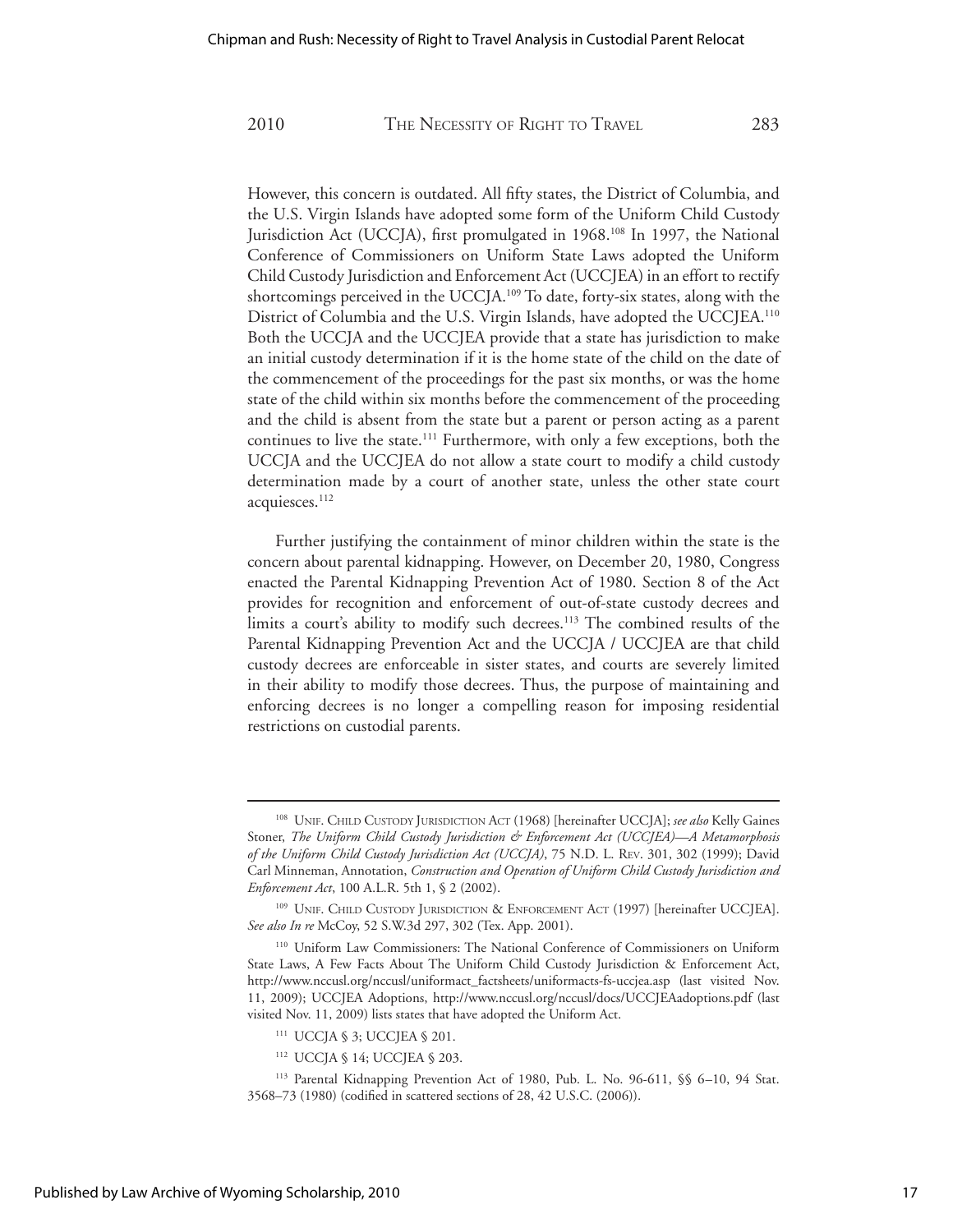In relocation cases, it is evident from each court's rhetoric that they are protecting the state's interest in the child's welfare. However, courts only act when the non-custodial parent opposes the custodial parent's proposed relocation. Hence, the reality is that the state is often attempting to act as the agent of the non-custodial parent.114 Such is the case, for instance, in *Murnane v. Murnane*, where the custodial mother argued the trial court's prohibition against her move to Orlando, Florida violated her constitutional right to travel.115 At the time of the divorce, the mother lived in Pennsylvania and the non-custodial father lived in New Jersey, where the parties' homes were approximately forty miles from each other.116 The mother subsequently sought permission of the court to move to Florida with the child. In rejecting the mother's argument that her right to travel was infringed by restricting her from moving to Florida, the New Jersey Superior Court stated:

> In a case such as the present one, the State has a strong interest in properly adjudicating custody in order to assure the welfare of a minor. If the two parties claiming custody each proposes to live in a different jurisdiction, the court is bound to take that fact into consideration. If the court has adjudicated custody on the assumption of residence within New Jersey so as to protect, among other things, the visitation rights of the noncustodial parent and the interest of the child in maintaining a close relationship with that parent, the court must necessarily have the right to prevent the custodial parent from thereafter moving the child to a location whose distance would thwart the interests of the child and of the noncustodial parent.<sup>117</sup>

Clearly, the *Murnane* court found it permissible to act as an agent for the non-custodial parent. However, only the non-custodial parent has a legal right to visitation with his or her child, as the state itself should have no interest in visitation rights. To hold otherwise would allow the state to act as an agent for the non-custodial parent and find that the state's interests are adverse to the custodial parent. The state's interest should only be adverse to that of a parent's in cases when the parent's actions or inactions are causing harm to the welfare of the child.118 Therefore, without any demonstration of endangerment to the child, a

<sup>114</sup> LaFrance, *supra* note 7, at 91.

<sup>115 552</sup> A.2d at 198.

<sup>116</sup> *Id.* at 196.

<sup>117</sup> *Id.* at 198.

<sup>118</sup> *See In re* A.I*.*, 825 N.E.2d 798, 804 (Ind. Ct. App. 2005) (stating that the traditional right of a parent to establish a home and raise his or her children is protected by the Fourteenth Amendment of the U.S. Constitution; this right can only be interfered upon by the state to protect the child from endangerment).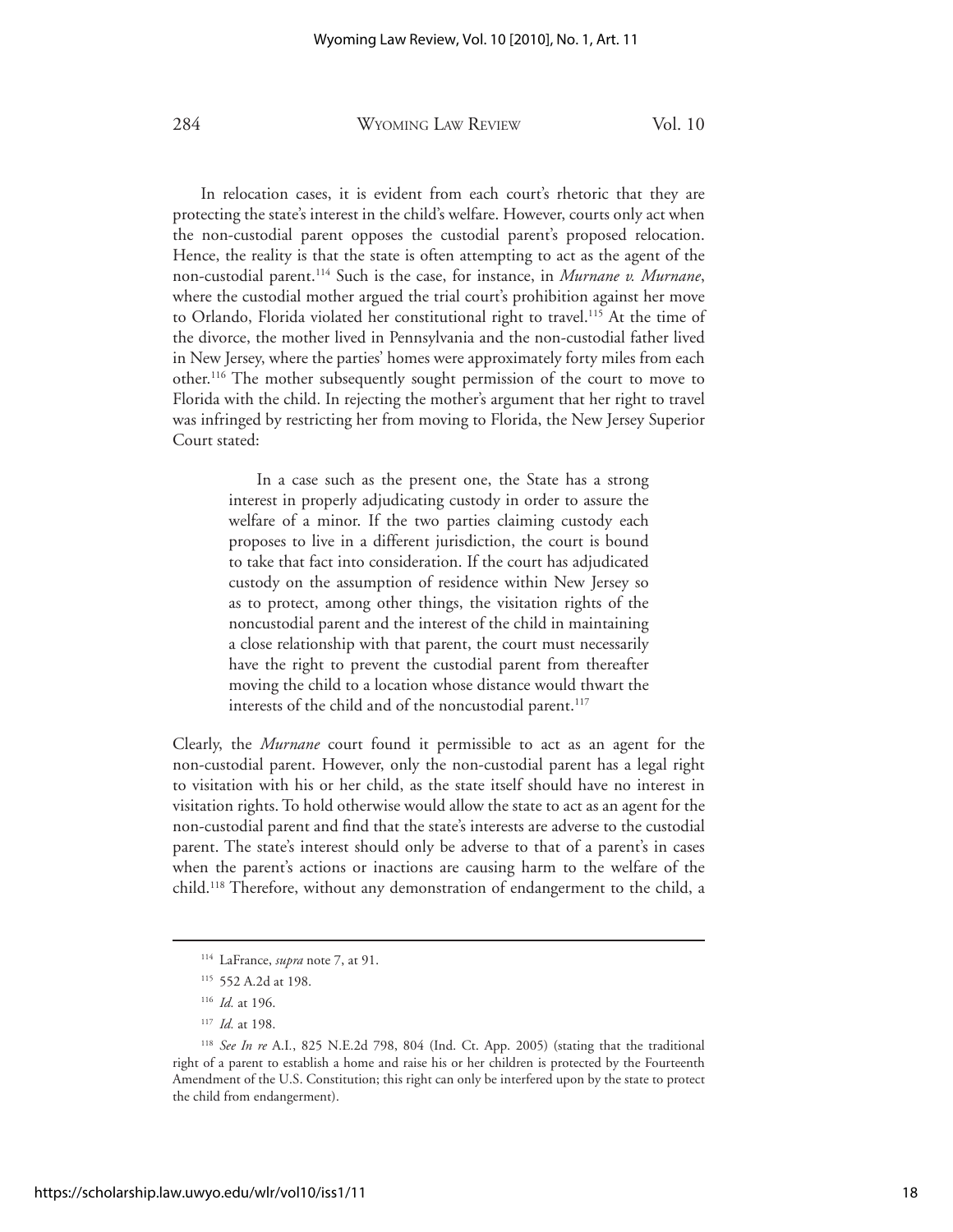state itself would *not* have a compelling interest to prohibit the custodial parent from relocating outside of the state and, thus, could not inhibit the parent's right to travel.

#### *B. Visitation Rights of Non-Custodial Parent*

 A custodial parent's right to travel is not the sole constitutional right involved in a relocation case.<sup>119</sup> The United States Supreme Court has held that parenting is a fundamental right that cannot be significantly diminished or abrogated without a compelling state interest.<sup>120</sup> The right of parents to control the upbringing of their children was first acknowledged by the United States Supreme Court in 1923 in *Meyer v. Nebraska*.<sup>121</sup> Some courts have found that the non-custodial parent has an equally important right to the care and control of the child as the custodial parent, and such right should be included when considering whether to allow the custodial parent to relocate with the minor child.<sup>122</sup> However, the constitutional protections of parental rights are likely inapplicable in a dispute between two natural parents.123 For instance, in *Arnold v. Arnold*, the father argued that the trial court violated the due process and equal protection clauses of the Fourteenth Amendment of the United States Constitution when he was awarded 102 days a year in parenting time with his children during divorce proceedings.124 Specifically, the father claimed the unequal physical placement of his children deprived him of a fundamental liberty interest in equal participation in the raising of his children.125 In rejecting the father's constitutional argument, the Wisconsin Court of Appeals held that a parent's fundamental right to the care and custody of his or her children is inapplicable to a dispute between two natural parents after a divorce.<sup>126</sup>

- <sup>123</sup> *Meyer*, *supra* note 119, at 1478.
- 124 679 N.W.2d 296, 298 (Wis. Ct. App. 2004).
- <sup>125</sup> *Id.*

<sup>119</sup> David D. Meyer, *The Constitutional Rights of Non-Custodial Parents*, 34 HOFSTRA L. REV. 1461, 1474–84 (2006).

<sup>120</sup> Margaret F. Brinig, *Does Parental Autonomy Require Equal Custody at Divorce?*, 65 LA. L. REV. 1345, 1351 (2005) (citing several United States Supreme Court cases, including Troxel v. Granville, 530 U.S. 57 (2000)).

<sup>121 262</sup> U.S. 390, 401 (1923).

<sup>122</sup> *See In re* Marriage of Ciesluk, 113 P.3d 135, 142 (Colo. 2005) (citing *Troxel*, 530 U.S. at 65 ("The liberty interest at issue in this case—interest of the parents in the care, custody, and control of their children—is perhaps the oldest fundamental liberty interest recognized by this Court.")).

<sup>126</sup> *Id.* at 299; *see also* McDermott v. Dougherty, 869 A.2d 75, 808–09 (Md. 2005); *In re* R.A., 891 A.2d 564, 576 (N.H. 2005); Griffin v. Griffin, 581 S.E.2d 899, 902 (Va. Ct. App. 2003); Jacobs v. Jacobs, 507 A.2d 596, 599 (Me. 1986).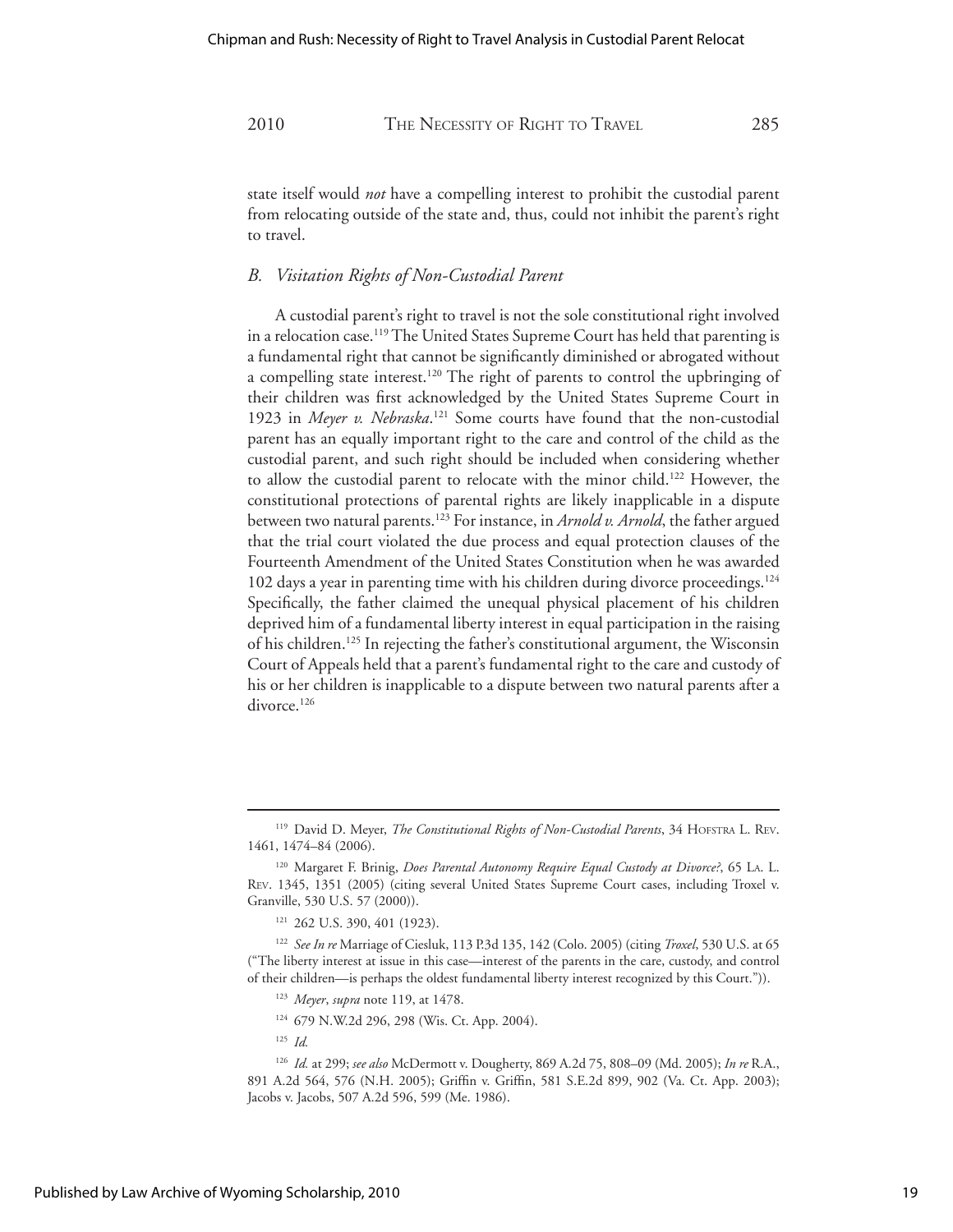A parent's right to visitation with his or her minor child is "considered natural, inherent, and arising from the very fact of parenthood."127 However, so far, no United States Supreme Court case has recognized visitation as a fundamental interest of non-custodial parents entitling them to substantial due process.<sup>128</sup> Although not considered a constitutional right, courts have consistently found that a non-custodial parent has a "right" to visitation with his or her child.<sup>129</sup> In particular, courts have often allowed or disallowed a custodial parent's request to relocate on the basis of whether or not the non-custodial parent could maintain a "meaningful" relationship with his or her child after relocation.<sup>130</sup> Furthermore, at least one state court has held that a non-custodial parent has a "constitutionally protected 'inherent right' to a meaningful relationship with his children."131

 Although courts have found that the non-custodial parent has a right to visitation with his or her child, these same courts have found that maintaining existing visitation patterns should not be the sole justification precluding a custodial parent's relocation.<sup>132</sup> Perhaps no court has laid out the difficulties involved in relocations cases better than in *Gruber v. Gruber*, where the Pennsylvania Superior Court stated:

<sup>&</sup>lt;sup>127</sup> Ayelet Blechet-Prigat, *Rethinking Visitation: From a Parental to Relational Right*, 16 DUKE J. GENDER L. & POL'Y 1, 3 (2009) (citing *In re* Marriage of L.R*.*, 559 N.E.2d 779, 789 (Ill. App. Ct. 1990)); *accord* Chandler v. Bishop, 702 A.2d 813, 817–18 (N.H. 1997).

<sup>128</sup> Blechet-Prigat, *supra* note 127, at 3.

<sup>&</sup>lt;sup>129</sup> Elizabeth Weiss, *Nonparent Visitation Rights v. Family Autonomy: An Abridgment of Parents' Constitutional Rights?*, 10 SETON HALL CONST. L.J. 1085, 1092–97 (2000); *see, e.g.*, *Murnane*, 552 A.2d at 198 (finding that the visitation rights of the noncustodial parent and the interest of the child in maintaining a close relationship with that parent can trump a custodial parent's constitutional right to travel and relocate to another state with the minor child).

<sup>&</sup>lt;sup>130</sup> *See, e.g.*, Farnsworth v. Farnsworth, 597 N.W.2d 592, 601 (1999) (allowing a mother to move from Omaha to Denver, a distance of over 500 miles, because a reasonable schedule allowed the father to maintain a meaningful relationship with the child even though the father had never missed any of his visitation and he spent time with the child throughout the year equal to approximately one-half of all the days in the year); Stout v. Stout, 560 N.W.2d 903, 919 (N.D. 1997) (finding that moving from North Dakota to Arkansas still allowed for a father to have a meaningful relationship with his child); Tropea v. Tropea, 665 N.E.2d 145, 149 (N.Y. 1996) (allowing a mother to move 2 1/2 hours away because it would still allow the father to have "meaningful access" to his son); Baldwin v. Baldwin, 710 A.2d 610, 614 (Pa. Super. Ct. 1998) (not allowing a mother to move from Pennsylvania to South Carolina because such move "could very well thwart the development of a healthy relationship between [the child] and her father"); *see also In re* Marriage of Leyda, 355 N.W.2d 862, 866 (Iowa 1984) ("[The Iowa Supreme Court] has long recognized the need for a child of divorce to maintain meaningful relations with both parents.").

<sup>131</sup> Schutz v. Schutz, 581 So.2d 1290, 1293 (Fla. 1991).

<sup>&</sup>lt;sup>132</sup> See Hicks v. Hicks, 388 N.W.2d 510, 515 (1986) (holding a reduction in visitation does not necessarily preclude a custodial parent from relocating for a legitimate reason); *see also* Auge v. Auge, 334 N.W.2d 393, 398 (Minn. 1983); D'Onofrio v. D'Onofrio, 365 A.2d 27, 30 (N.J. 1976).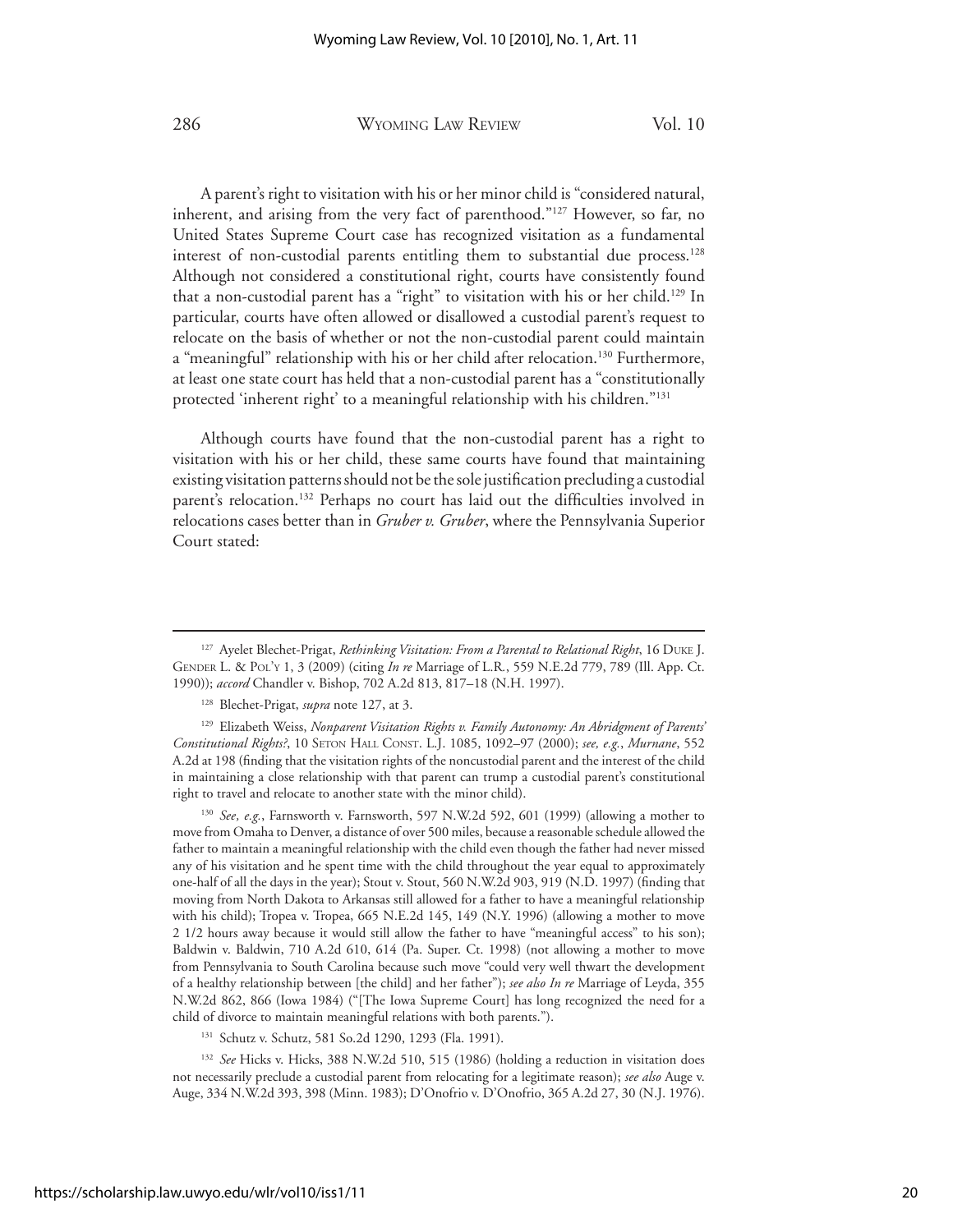"Every parent has the right to develop a good relationship with the child, and every child has the right to develop a good relationship with both parents." The task of this court is to sacrifice the non-custodial parent's interest as little as possible in the face of the competing and often compelling interest of a custodial parent who seeks a better life in another geographical location.<sup>133</sup>

 While no court has found that a non-custodial parent has a constitutionally protected right to a set visitation schedule, the Florida Supreme Court has held a non-custodial parent *does* have a constitutionally protected right to a meaningful relationship with his or her child.134 Moreover, in the 1978 case *Quillon v. Walcott*, the United States Supreme Court found the "relationship between parent and child is constitutionally protected."135 In *Franz v. United States*, the United States Court of Appeals for the District of Columbia Circuit held that a father's right to the companionship of his son is constitutionally protected.<sup>136</sup> Furthermore, some state courts have held that a parent has a constitutionally protected liberty interest to visitation with his or her children.<sup>137</sup> The bottom line is that visitation rights provide the only means for a non-custodial parent to maintain a meaningful relationship with a child.<sup>138</sup> Given this truth, it must be acknowledged by courts that a non-custodial parent has a constitutional right to visitation with his or her child, absent a compelling reason to deny such right.<sup>139</sup>

 Generally, a parent's ability to visit his or her child is limited only by the welfare of the child.<sup>140</sup> Furthermore, most states hold as a matter of policy, it is generally in the child's best interest for the child to have regular contact with

- 135 434 U.S. 246, 255 (1978).
- 136 707 F.2d 582, 594–602 (D.C. Cir. 1983).

<sup>137</sup> *In re* C.J., 729 A.2d 89, 94 (Pa. Super. Ct. 1999) (citing Santosky v. Kramer, 455 U.S. 745 (1982)).

138 Blechet-Prigat, *supra* note 127, at 5.

<sup>139</sup> *See, e.g.*, Hoversten v. Superior Court, 74 Cal. App. 4th 636, 641 (Cal. Ct. App. 1999) ("[T]he relationship between parent and child is so basic to the human equation as to be considered a fundamental right, and that relationship should be recognized and protected by all of society, no less jailers. Interference with that right should only be justified by some compelling necessity, i.e., a parent dangerously abusing a child . . . .") (quoting *In re* Smith 112 Cal. App. 3d 956, 968–69 (Cal. Ct. App. 1980)).

<sup>140</sup> *See, e.g.*, McAlister v. Shaver, 633 So.2d 494, 496 (Fla. Dist. Ct. App. 1994) ("Visitation with a child should never be denied as long as the visiting parent conducts himself or herself, while in the presence of the child, in a manner which will not adversely affect the child's morals

<sup>133 583</sup> A.2d 434, 438 (Pa. Super. Ct. 1990) (citations omitted); Blechet-Prigat, *supra* note 127, at 5 ("Visitation provides the only means to enable a non-custodial parent to maintain a relationship with the child. In essence, denying visitation is tantamount to terminating the parental rights of the non-custodial parent. Nevertheless, the constitutionality of parent's visitation rights remains debatable . . . .").

<sup>134</sup> *Schultz*, 581 So.2d at 1293.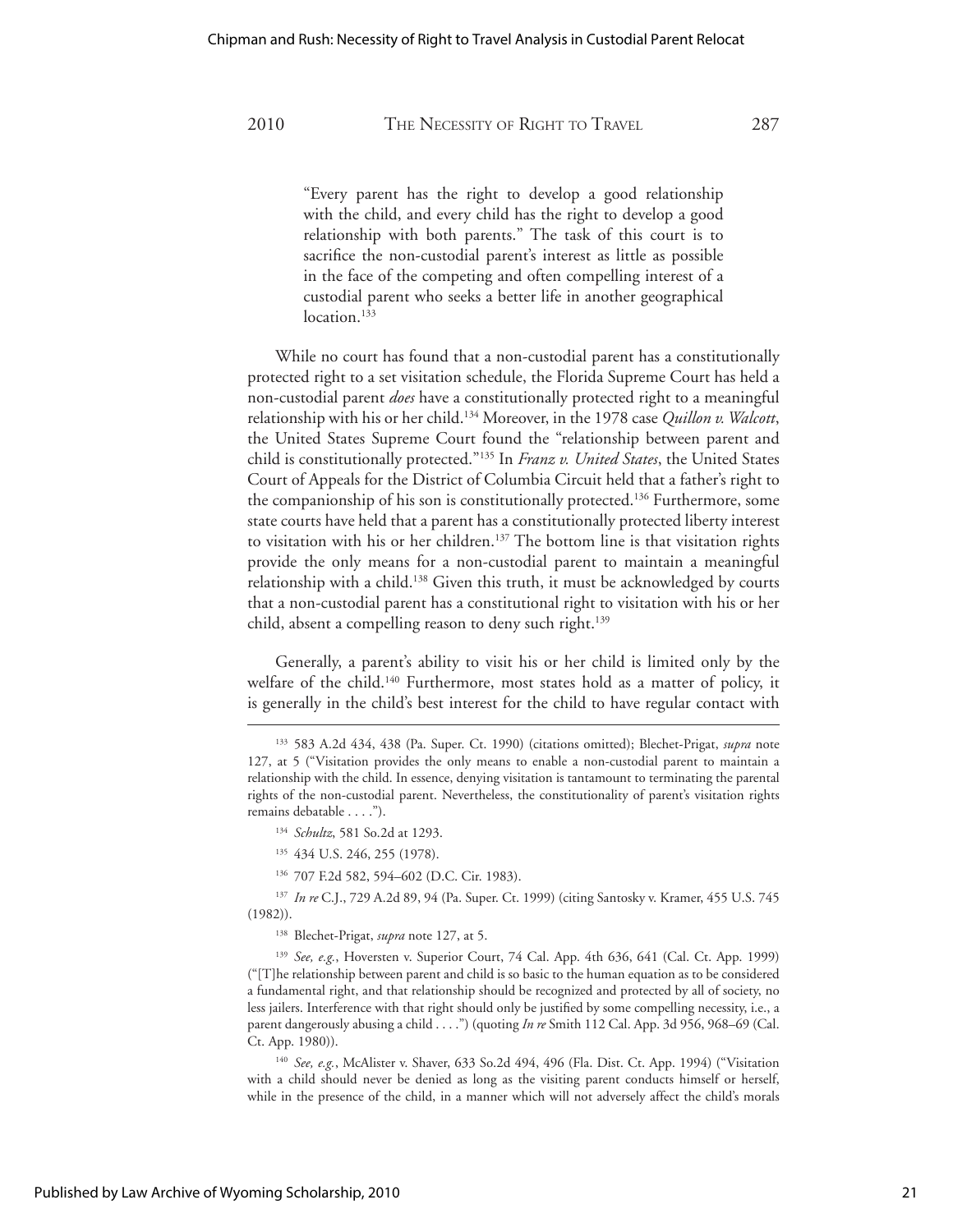both parents.<sup>141</sup> However, there can be no assertion that a non-custodial parent is constitutionally entitled to a given schedule of visitation. Moreover, in situations of relocation by the custodial parent, courts have often noted the flexibility of a non-custodial parent's visitation when allowing the custodial parent to relocate.<sup>142</sup> For example, the Wisconsin Supreme Court stated:

> Visitation is a flexible arrangement that the parents and the court can modify as circumstances require without undermining the relationship of the child and the noncustodial parent. . . . Visitation arrangements depend on circumstances, such as the proximity of the child's residence to that of the noncustodial parent and the needs of the child. In short, visitation arrangements reflect a variety of approaches to encouraging a relationship between the child and the noncustodial parent—they do not reflect the existence of a noncustodial parent's inviolate right to any particular arrangement.<sup>143</sup>

Therefore, a non-custodial parent's right to visitation must be balanced with the custodial parent's right to travel. In doing so, the court must consider the possible adverse effect of elimination or curtailment of a child's association with non-custodial parent; in this context, reasonableness of an alternative visitation arrangement should be assessed and the fact that visitation by non-custodial parent will be changed to his or her disadvantage cannot be controlling.144

#### *C. Best Interest of the Child*

 The "best interest" doctrine "affects the placement and disposition of children in divorce, custody, visitation, adoption, the death of a parent, illegitimacy proceedings, abuse proceedings, neglect proceedings, crime, economics, and all forms of child protective services."145 In custodial relocation cases, the cardinal

or welfare."). *But see* Dawn D. v. Superior Court of Riverside County, 952 P.2d 1139, 1148 (Cal. 1998) (holding that the biological father of a child born to woman married to another man did not have a constitutionally protected liberty interest in being allowed to form a parental relationship with his child).

<sup>141</sup> *See, e.g.*, Mize v. Mize, 621 So.2d 417, 419 (Fla. 1993) (stating the law seeks to assure that the child have frequent and continuing contact with both parents after a divorce).

<sup>142</sup> *See, e.g.*, Taylor v. Taylor, 849 S.W.2d 319, 331 (Tenn. 1993) (noting that a non-custodial parent is not entitled to a finite parenting schedule); *see also* Rosenthal v. Maney, 745 N.E.2d 350, 357–58 (Mass. Ct. App. 2001) (recognizing that a court must realize that after divorce a child's subsequent relationship with both parents can never be the same as before the divorce and that a child's quality of life is provided in large part by the custodial parent).

<sup>143</sup> Long v. Long, 381 N.W.2d 350, 356 (Wis. 1986) (citation omitted).

<sup>144</sup> *See Rosenthal*, 745 N.E.2d at 361.

<sup>145</sup> Lynne Marie Kohm, *Tracing the Foundations of the Best Interests of the Child Standard in American Jurisprudence*, 10 J.L. & FAM. STUD. 337, 337 (2008).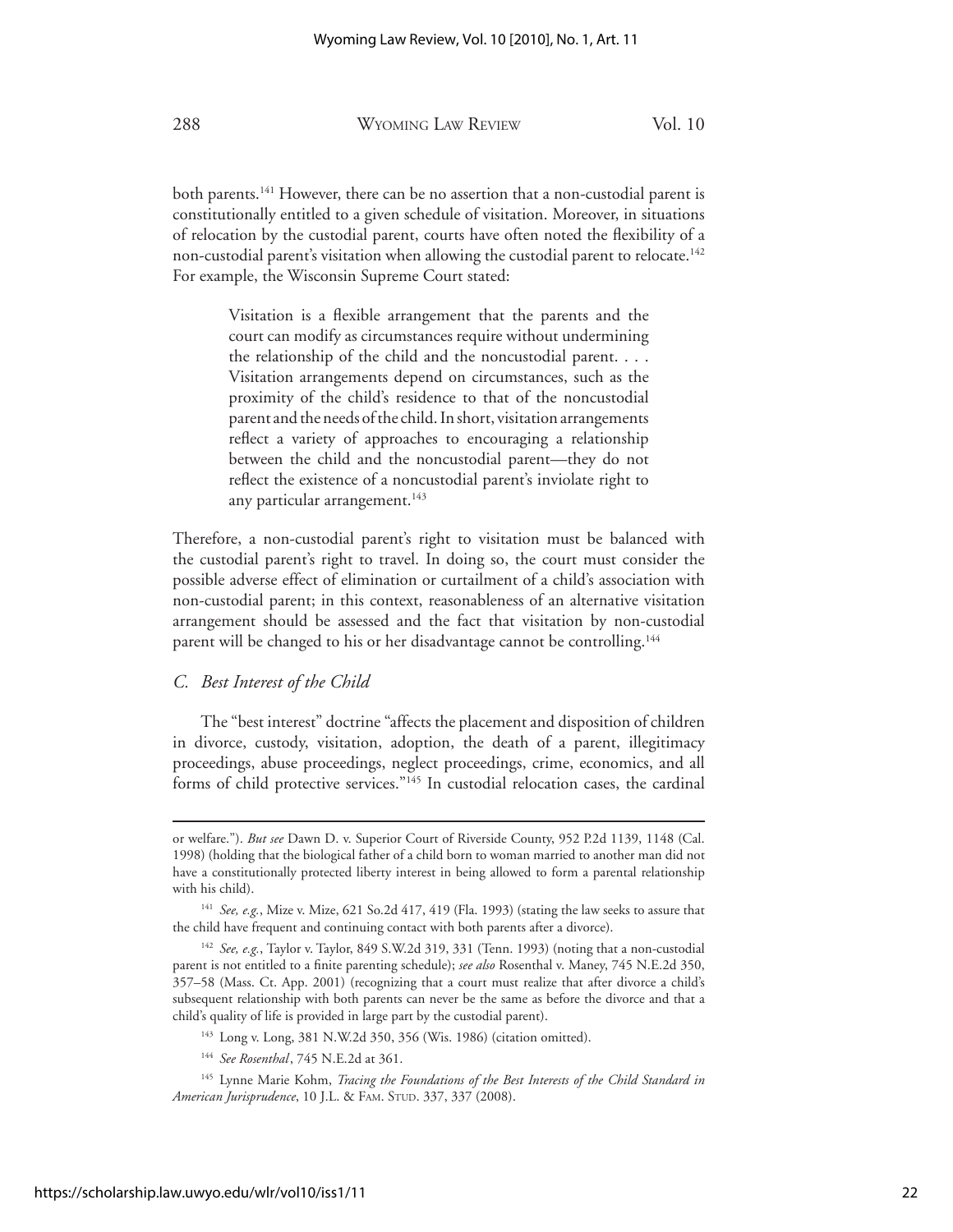consideration for the courts is almost always exclusively based upon what the court determines is in the "best interest" of the child.<sup>146</sup> Even though the best interest of the child is the central issue in custodial parent relocations, there is a divergence among courts and commentators as to whether or not the "best interest of the child" standard constitutes a compelling state interest to interfere with a parent's constitutional rights.

 The United States Supreme Court proclaimed it the "highest order" of a state to protect the interest of minor children.<sup>147</sup> Furthermore, several courts and commentators contend that the best interest of the child is a compelling state interest which may infringe upon the fundamental liberties afforded to parents under the Constitution.<sup>148</sup> Specifically, in the context of custodial parent relocation, several courts have found that the best interest of a child is a compelling state interest justifying infringement upon a parent's constitutional right to travel.<sup>149</sup>

 However, there are a growing number of courts and commentators who opine that the child's best interest standard is not a compelling state interest that may infringe upon a parent's constitutionally protected rights.150 One commentator has argued: "The 'best interests' of the child is simply too broad and amorphous a concept to qualify categorically as a compelling state interest."<sup>151</sup> In *In re Ciesluk*, a parental relocation case, the Colorado Supreme Court held that "[s]hort of preventing harm to the child, the standard of 'best interest of the child' is insufficient to serve as a compelling state interest overruling a parent's fundamental rights."152 The *Ceisluk* court gave the following as a reason for its holding:

<sup>146</sup> *See, e.g.*, Weaver v. Kelly, 18 S.W.3d 525, 528 (Mo. Ct. App. 2005) ("In determining whether to grant the custodial parent's motion to remove a child from the state, the paramount concern is the best interest of the child.").

<sup>147</sup> Palmore v. Sidoti, 466 U.S. 429, 433 (1984).

<sup>148</sup> *See, e.g.*, *In re* Joseph, 416 N.E.2d 857, 858 (Ind. Ct. App. 1981); McGuire v. Morrison, 964 P.2d 966, 968 (Okla. Civ. App. 1998); Michael v. Hertzler, 900 P.2d 1144, 1148 (Wyo. 1995); Brinig, *supra* note 120, at 1358.

<sup>149</sup> *See* Everett v. Everett, 660 So.2d 599, 601–02 (Ala. Civ. App. 1995); Pollock v. Pollock, 889 P.2d 633, 635 (Ariz. Ct. App. 1995); Bartosz v. Jones, 197 P.3d 310, 322 (Idaho 2008); Carlson v. Carlson, 661 P.2d 833, 836 (Kan. Ct. App. 1983); Braun v. Headey, 750 A.2d 624, 632 (Md. Ct. Spec. App. 2000); Mason v. Coleman, 850 N.E.2d 513, 521 (Mass. 2006); LaChapelle v. Mitten, 607 N.W.2d 151, 164 (Minn. Ct. App. 2001); *In re* Marriage of Cole, 729 P.2d 1276, 1280 (Mont. 1986); *Murnane*, 552 A.2d at 198; Jaramillo v. Jaramillo, 823 P.2d 299, 309 (N.M. 1991); Africano v. Castelli, 837 A.2d 721, 730 (R.I. 2003); Rowsey v. Rowsey, 329 S.E.2d 57, 61 (W. Va. 1985).

<sup>150</sup> *See, e.g.*, *In re Marriage of Ciesluk*, 113 P.3d 135, 144–45 (Colo. 2005); *In re* Parentage of C.A.M.A*.*, 109 P.3d 405, 410 (Wash. 2005); Mizrahi v. Cannon, 867 A.2d 490, 497 (N.J. Super. Ct. App. Div. 2005); LaFrance, *supra* note 7, at 135–47; Meyer, *supra* note 119, at 1490.

<sup>151</sup> Meyer, *supra* note 119, at 1490.

<sup>152 113</sup> P.3d at 144 (quoting *In re Parentage of C.A.M.A.*, 109 P.3d at 410).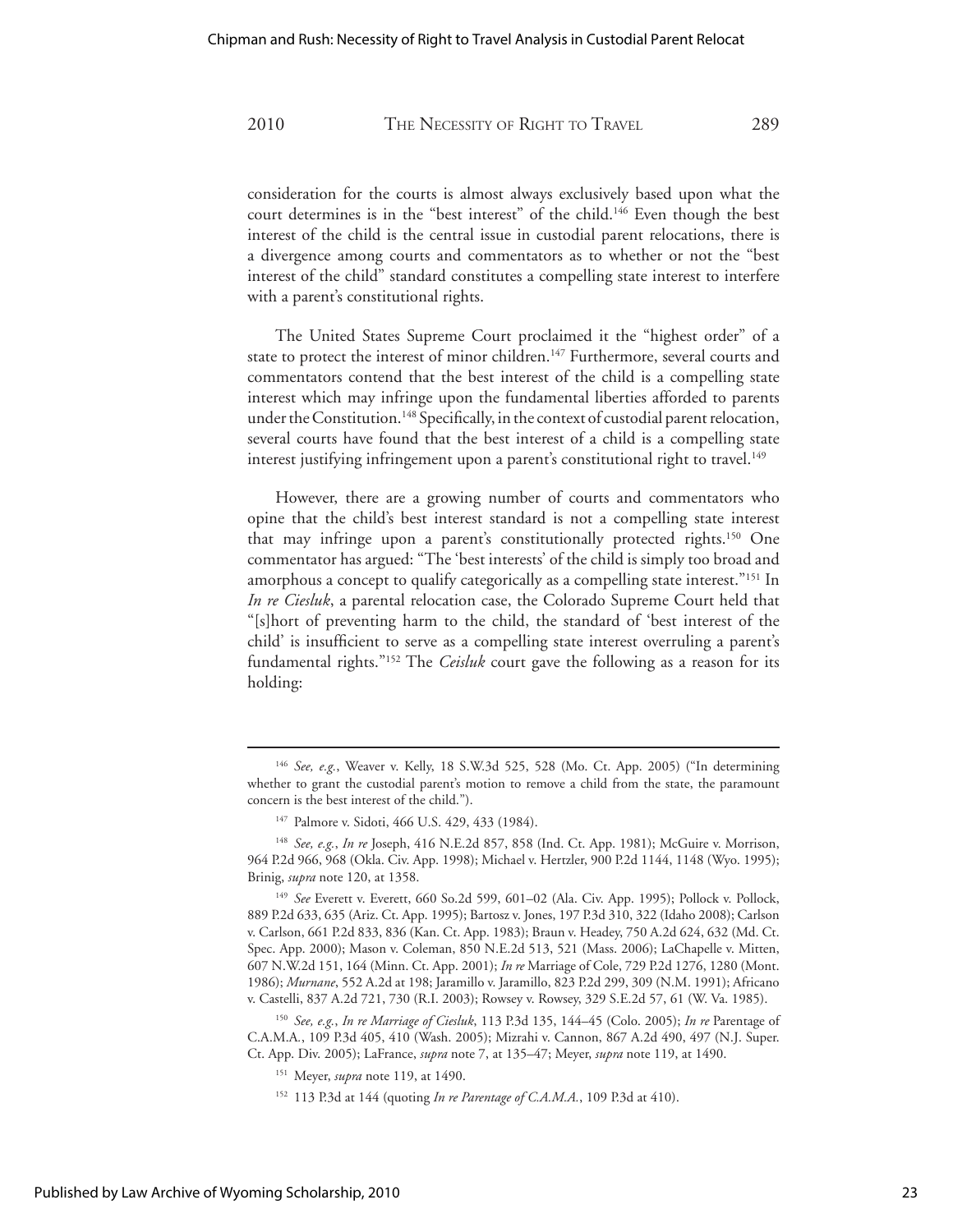[F]rom a practical standpoint, adopting the best interests of the child as a compelling state interest to the exclusion of balancing the parents' rights could potentially make divorced parents captives of Colorado. This is because a parent's ability to relocate would become subject to the changing views of social scientists and other experts who hold strong, but conflicting, philosophical positions as to the theoretical "best interests of the child."153

Moreover, it is questionable that a court can truly determine what is in a child's best interest with any level of precision. Perhaps the Tennessee Supreme Court put it best, stating that "[t]he goal of facilitating the child's best interest is certainly a noble one, but the notion that courts can ever know with any certainty what will truly be in a given child's best future interest is perhaps unrealistic."154

 There are strong arguments that the best interests of a child is insufficient as a compelling state interest which may infringe upon a parent's constitutionally protected liberty interests. Nonetheless, upon closer examination, the only reasonable conclusion is that the best interest of children standard is a compelling state interest. Children are our nation's most protected resource, and, thus, protecting the best interests of a child must certainly be a compelling state interest.155 Certainly, if a custodial parent's move greatly affected the child's physical or mental well-being, there would be a compelling state interest to infringe upon a custodial parent's constitutionally protected right to travel.<sup>156</sup> However, courts must recognize that prohibiting a custodial parent's relocation purely upon the best interest standard "can potentially mean nothing more than a marginal advantage over closely matched alternatives."157 Thus, in cases involving

<sup>153</sup> *Id.* at 145; John C. Duncan, Jr., *The Ultimate Best Interests of the Child Enures From Parental Reinforcement: The Journey of Family Integrity*, 83 NEB. L. REV. 1240, 1254 (2005) ("The illusive 'best interest of the child' has become a cliché. Without a concrete legal definition, it has been subject to overuse and misuse. Too often, the 'best interest of the child' is determined by dispassionate third parties relying on empirical data gathered by social scientists."); Timothy M. Tippins & Jeffrey P. Wittmann, *Empirical and Ethical Problems with Custody Recommendations: A Call for Clinical Humility and Judicial Vigilance*, 43 FAM. CT. REV. 193, 193 (2005).

<sup>154</sup> *Taylor*, 849 S.W.2d at 326.

<sup>155</sup> *See, e.g.*, *Palmore*, 466 U.S. at 433 ("The State, of course, has a duty of the highest order to protect the interests of minor children . . . ."); Lehr v. Robertson, 463 U.S. 248, 257 (1983) ("[T]he rights of the parents are a counterpart to the responsibilities they have assumed [for the minor children]."); Lassiter v. Dep't of Social Servs., 452 U.S. 18, 27 (1981) ("[T]he State has an urgent interest in the welfare of the child . . . ."); Prince v. Massachusetts, 321 U.S. 158, 165 (1944) (holding that when the interests of the parent and the child conflict to the point where the child is threatened with harm, the state has an obligation to protect the welfare of the child).

<sup>156</sup> *See, e.g.*, Dozier v. Dozier, 334 P.2d 957, 959 (Cal. Ct. App. 1959) (prohibiting a change in residence because the medical evidence showing that the child's asthmatic condition would be exacerbated by the proposed move).

<sup>157</sup> Meyer, *supra* note 119, at 1490.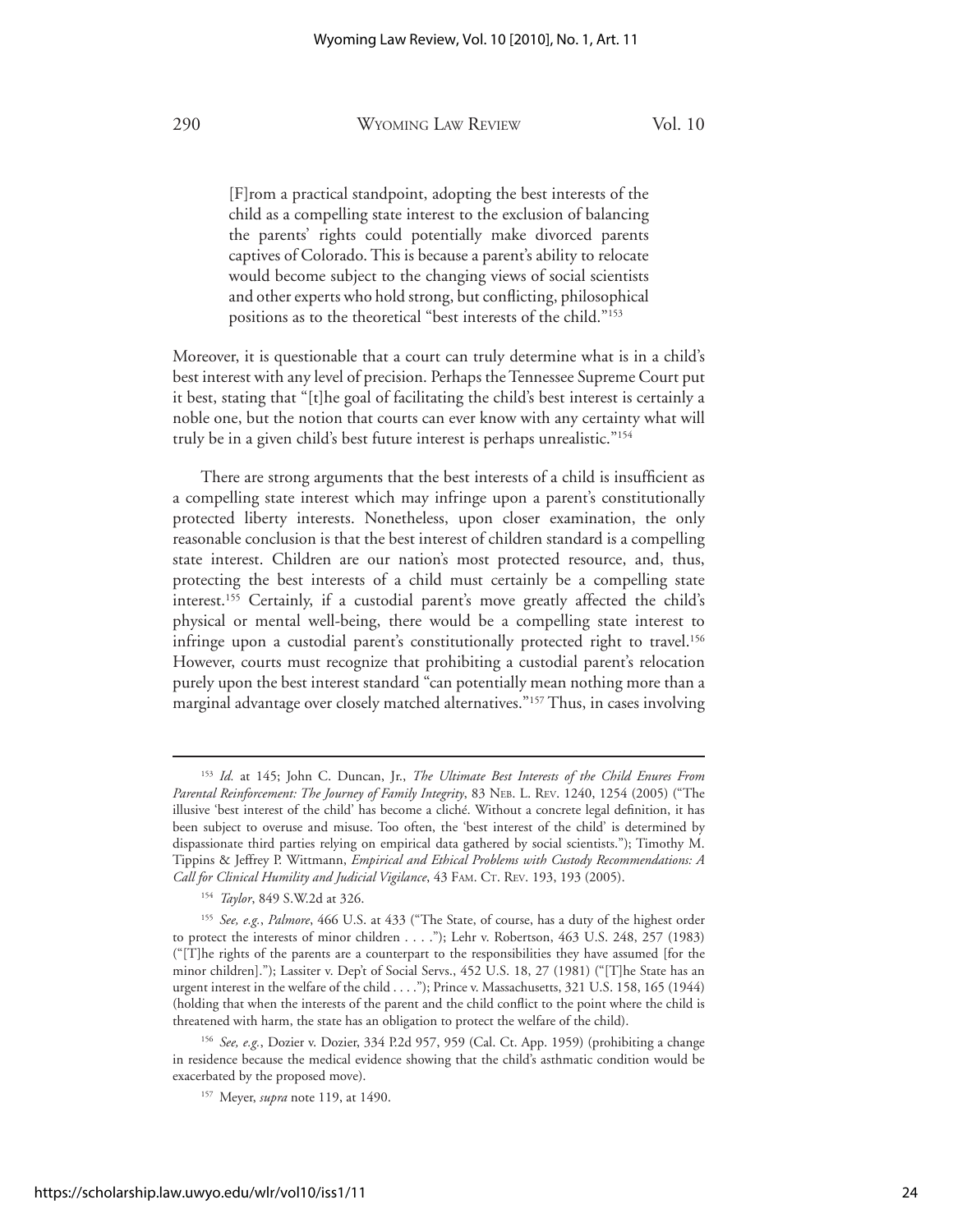a custodial parent's proposed move, a court must balance the best interests of the child with the custodial parent's right to travel and the non-custodial parent's visitation rights, in determining whether or not the custodial parent can relocate with the child. To do otherwise, is not only unwise, it is a potential violation of the custodial parent's constitutionally protected right to travel.<sup>158</sup>

> III. UNCONSTITUTIONAL INFRINGEMENT ON CUSTODIAL PARENT'S RIGHT TO TRAVEL

 It is well-recognized that a United States citizen has the right to travel between states.159 Moreover, this right to travel is a constitutionally protected fundamental right.160 As a fundamental right, the right to travel interstate can only be restricted in support of a compelling state interest.<sup>161</sup> The only two compelling state interests worthy of restricting a custodial parent's constitutional right to travel are the best interests of the minor child and the non-custodial parent's visitation rights.162 Furthermore, even if the travel restriction is only placed upon the child, the parent's right to travel is affected because "a legal rule that operates to chill the exercise of the right, absent a sufficient state interest to do so, is as impermissible as one that bans exercise of the right altogether."<sup>163</sup> Despite the fact that the United States Supreme Court has repeatedly articulated citizens' constitutionally protected right to travel, trial courts are still reluctant to consider the parent's right to travel in the context of geographical relocations. The legal issues of parental relocation are perpetual, as one in six Americans move at least once every year and the "average American" makes 11.7 moves in a lifetime.<sup>164</sup> As noted by several courts, the simple truth is that mobility is a fact of life.<sup>165</sup> Therefore, it is paramount that the issue of a parent's right to travel is raised in relocation cases, and that such right is balanced with the compelling state interests of the child's best interest and the non-custodial parent's visitation rights.

<sup>&</sup>lt;sup>158</sup> Gary Crippen, *Stumbling Beyond Best Interests of the Child: Reexamining Child Custody Standard-Setting in the Wake of Minnesota's Four Year Experiment with the Primary Caretaker Preference*, 75 MINN. L. REV. 427, 499–50 (1990) (stating that the best interest standard, without more, "risks unwise results, stimulates litigation, permits manipulation and abuse, and allows a level of judicial discretion that is difficult to reconcile with an historic commitment to the rule of law").

<sup>159</sup> Shapiro v. Thompson, 394 U.S. 618, 629–31 (1969), *overruled by* Edelman v. Jordan, 415 U.S. 651 (1974).

<sup>160</sup> Saenz v. Roe, 526 U.S. 489, 501–02 (1999).

<sup>161</sup> *Shapiro*, 394 U.S. at 634.

<sup>162</sup> *See supra* Part II.

<sup>163</sup> Jaramillo v. Jaramillo, 823 P.2d 299, 306 (N.M. 1991) (citing *Shapiro*, 394 U.S. at 631).

<sup>164</sup> *In re* Marriage of Ciesluk, 113 P.3d 135, 147 (Colo. 2005) (citations omitted).

<sup>165</sup> *See, e.g.*, *In re* Marriage of Day, 314 N.W.2d 416, 420 (Iowa 1982); *In re* Marriage of Bard, 603 S.W.2d 108, 109 (Mo. Ct. App. 1980); Marez v. Marez, 350 N.W.2d 531, 534 (Neb. 1984).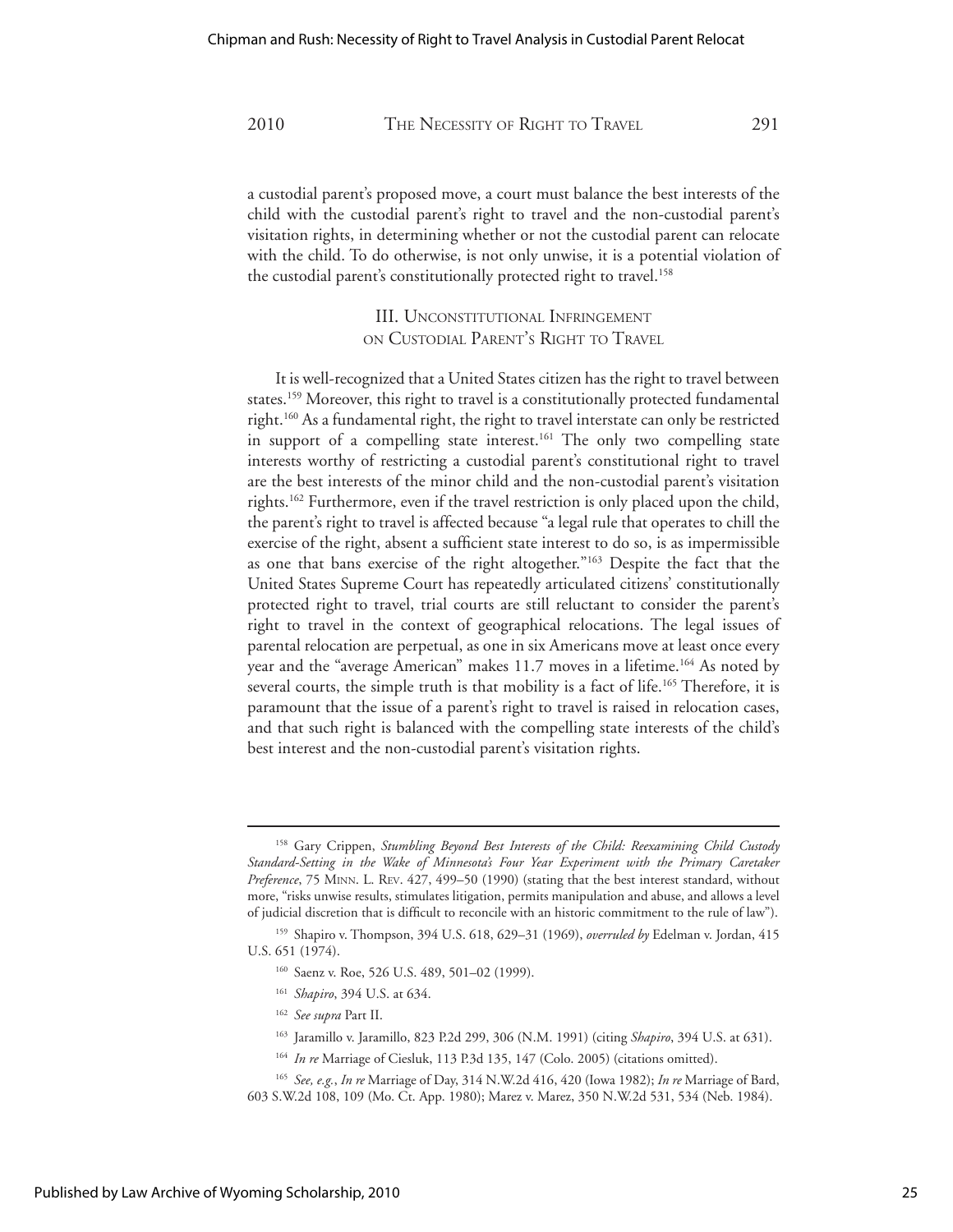A custodial parent's request to relocate often means moving hundreds, if not thousands, of miles away from the non-custodial parent.<sup>166</sup> However, there are several cases where the custodial parent wishes to move a much lesser distance from the non-custodial parent. Although the custodial parent's right to travel has not been given as a basis, several courts and state legislatures have enacted rulings and laws indicating that a parent should be allowed to move with the child a small distance away from the non-custodial parent. This is certainly because these judges and legislatures have recognized that the best interest of the child and the non-custodial parent's visitation rights are not substantially affected by relatively minor relocations.167 For instance, the South Dakota Supreme Court in *Fossum v. Fossum* found that a custodial mother's seventy mile intrastate relocation was not a substantial change of circumstance warranting a modification of custody.168 The court upheld the well-reasoned proposition of law that "insignificant geographical changes generally will not constitute a substantial change in circumstances."169 Legislatures in Alabama, Arizona, Iowa, Louisiana, Maine, Michigan, Tennessee, Utah, and Wisconsin have passed laws allowing custodial parents to relocate without permission of the court. These laws usually require the relocation be in-state and within a certain distance from the non-custodial parent's residence, ranging from 60 miles to 150 miles.<sup>170</sup>

 In *Curtis v. Curtis*, the custodial mother's proposed move was out-of-state from Fall City, Nebraska, where the father resided, to Big Lake, Missouri.<sup>171</sup> Given the close proximity of the two cities, the proposed out-of-state move only placed the child 17.6 miles away from the non-custodial father.<sup>172</sup> The mother's move to Big Lake would still allow the child "to go to the same school, and [the father's] visitation schedule [would] not change."173 Furthermore, the mother also volunteered to provide transportation of the child to and from the father's residence, so that the father would not have to drive to Missouri to pick up the child.174 However, in Nebraska, the threshold question when deciding parental

<sup>166</sup> *See, e.g.*, Curtis v. Curtis, 759 N.W.2d 269, 273 (Neb. Ct. App. 2008) ("[M]ost removal cases involve the custodial parent asking to move hundreds or thousands of miles away from his or her current location.").

<sup>167</sup> *See* Ericka Domarew, *Michigan Keeps it Within Limits: Relocating No More than "100 Miles"*, 20 T.M. COOLEY L. REV. 547, 563–65 (2003) (stating that Michigan legislators believed a distance of less than 100 miles allowed a non-custodial parent to have access to his or her children).

<sup>168 545</sup> N.W.2d 828, 832 (S.D. 1996); *see also* Howe v. Howe, 471 N.W.2d 902 (Iowa 1991) (finding that 42-mile move within the state of Iowa could not be a basis for a material change of circumstance warranting the modification of custody).

<sup>169</sup> *Fossum*, 545 N.W.2d at 832.

<sup>&</sup>lt;sup>170</sup> See supra note 6 and accompanying text.

<sup>171</sup> *Curtis*, 759 N.W.2d at 271.

<sup>172</sup> *Id.* at 274.

<sup>173</sup> *Id.* at 272.

<sup>174</sup> *Id.* at 272.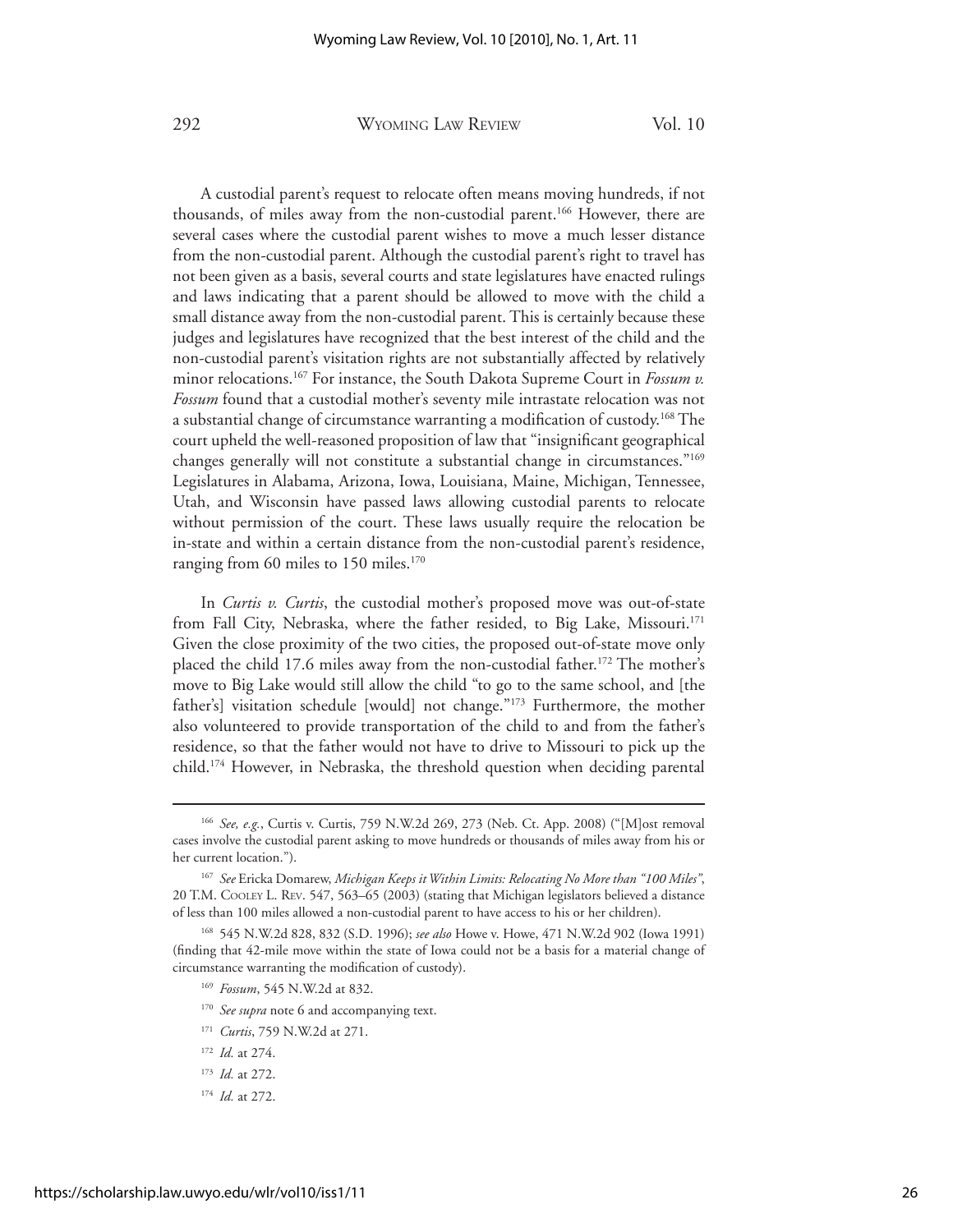relocation cases is "whether the parent wishing to remove the child from the state has a legitimate reason for leaving."175 The mother's reason for moving was to live with her long-time boyfriend who was building a new home in Big Lake, a fact which would clearly enhance the living conditions for her and her child.<sup>176</sup> The appellate court noted that Nebraska has never found the desire to live with a boyfriend to be a "legitimate reason" to relocate from the state.<sup>177</sup> The appellate court, in reversing the trial court's decision to allow the move, stated:

> [The trial court] focused on the fact that the move to Missouri is less than 20 miles from Falls City. The short distance does present a unique removal case in that most removal cases involve the custodial parent asking to move hundreds or thousands of miles away from his or her current location. However, no matter the distance involved, we still must apply the well-established law and determine if [the mother] met her burden to demonstrate a legitimate reason for removing [the child] from Nebraska.

> Under the circumstances revealed by the evidence in this case, we conclude that [the mother's] desire to continue living with her current boyfriend is not a legitimate reason to remove [the child] from Nebraska.<sup>178</sup>

 The Nebraska Court of Appeals never considered the mother's constitutionally protected right to travel when it prohibited her from moving a few miles out of state. Instead, the court relied on the mechanical, judicially created two-part test which first required the mother to prove a legitimate reason to leave the state.<sup>179</sup> In *Curtis*, the father's visitation would have remained the same if the mother had moved 17.6 miles away. There was also no showing of any harm upon the child due to the mother's proposed move of 17.6 miles.<sup>180</sup> Therefore, there was no

179 Jafari v. Jafari, 284 N.W.2d 554, 555 (Neb. 1979) (announcing for the first time that a custodial parent must have a "legitimate reason" to be allowed to relocate out of the state with minor children). Subsequently, in *Farnsworth*, 597 N.W.2d at 598–601, the Nebraska Supreme Court created the current two-part test that a custodial parent must meet before being allowed to relocate out of the state with the minor children. This test first requires the custodial parent satisfy to the court that he or she has a legitimate reason for leaving the state. *Id.* at 598. If the custodial parent meets this initial threshold, then the custodial parent must also prove that removing the child from Nebraska is in the child's best interest. *Id.* at 599–601.

<sup>180</sup> *Curtis*, 759 N.W.2d at 272. The only evidence the father presented regarding why he did not want the child to relocate was because "all of [the child's] family and friends are in Falls City, as well as her school, and because Falls City is where she was born and has always lived." *Id.*

<sup>175</sup> *Id.* at 273 (citing *Farnsworth*, 597 N.W.2d at 592).

<sup>176</sup> *Curtis*, 759 N.W.2d at 273.

<sup>177</sup> *Id.*

<sup>178</sup> *Id.*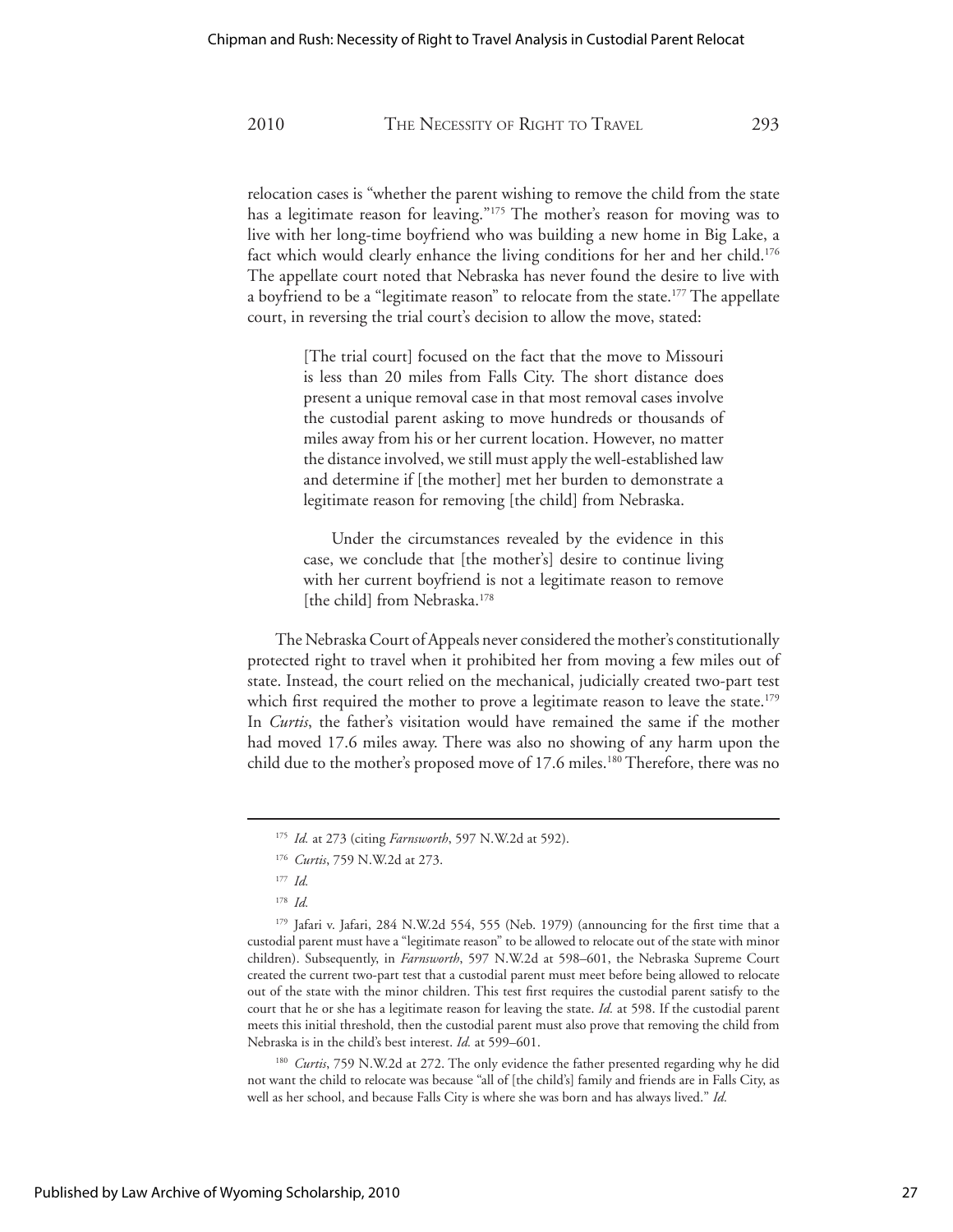compelling state interest for the Nebraska Court of Appeals to prohibit the mother from moving and the court's ruling was a clear violation of her constitutionally protected right to travel.

 Statutory and judicially created tests, like that found in *Curtis*, require a custodial parent to *first* prove a legitimate reason to relocate *before* analyzing the child's best interest or the effect upon the non-custodial parent's visitation. For instance, in *Curtis*, the Nebraska Court of Appeals summarily dismissed the mother's petition to move 17.6 miles without even analyzing the compelling state interests of protecting the best interest of the child or the non-custodial parent's visitation.181 Because maintaining the child in the jurisdiction is not a compelling state interest which may infringe upon the parent's right to travel, there is no need for a parent to first prove a "legitimate reason" to move out-of-state.<sup>182</sup> Nebraska, Indiana, New Hampshire, Connecticut, and Massachusetts all have unconstitutional statutory or judicially created tests, which unnecessarily impinge upon the custodial parent's right to travel when analyzing a custodial parent's desire to relocate with the minor children.<sup>183</sup> These tests are unconstitutional because they allow a court to deny the custodial parent's ability to relocate for reasons other than the best interest of the child or the effect of the move on the non-custodial parent's visitation.184 Simply, a court cannot prohibit a custodial

<sup>184</sup> *See, e.g.*, Wild v. Wild, 737 N.W.2d 882, 898 (2007) (finding that whether or not the parent has a legitimate reason to leave the state is a "threshold matter for the court to determine prior to evaluating the best interest factor"); Vagts v. Vagts, No. A-02-1055, 2004 WL 235040, at \*5 (Neb. Ct. App. Feb. 10, 2004) (not proceeding to conduct a best interest analysis since the trial court found the custodial parent did not have a legitimate reason for seeking to remove the children from the jurisdiction).

<sup>&</sup>lt;sup>181</sup> *Id.* at 274 ("Because [the mother] failed to satisfy the initial threshold of showing a legitimate reason to move, it is not necessary for this court to determine if it is in [the child's] best interest to move to Missouri with [the mother].").

<sup>&</sup>lt;sup>182</sup> See supra notes 99-118 and accompanying text.

<sup>183</sup> IND. CODE § 31-17-2.2-5 (2008) (stating the best interests of the children are only analyzed after the "relocating individual has [met] the burden of proof that the proposed relocation is made in good faith and for a legitimate reason"); N.H. REV. STAT. ANN. § 461-A:12 (2005) (stating that the parent seeking permission to relocate must first demonstrate by a preponderance of the evidence that the "relocation is for a legitimate purpose" and that the "proposed location is reasonable in light of that purpose" before the trial court focuses on the best interests of the children); Ireland v. Ireland, 717 A.2d 676, 681 (Conn. 1998) (finding that the custodial parent first bears the burden of proving that the move is for a "legitimate purpose" before the best interests of the child regarding the move are analyzed); Rosenthal v. Maney, 745 N.E.2d 350, 358 (Mass. Ct. App. 2001) (the first consideration before allowing a relocation is whether there is a "good reason" for the move); Rosloniec v. Rosloniec, 773 N.W.2d 174, 176 (Neb. Ct. App. 2009) ("In order to prevail on a motion to remove a minor child to another jurisdiction, the custodial parent must first satisfy the court that he or she has a legitimate reason for leaving the state."). *But see* Bretherton v. Bretherton, 805 A.2d 766, 775 (Conn. App. Ct. 2002) ("[T]he temptation [is] to end the inquiry when a custodial parent intends to relocate without a legitimate purpose. That procedural stumbling block, however, would thwart the overarching statutory mandate of the best interest of the child.").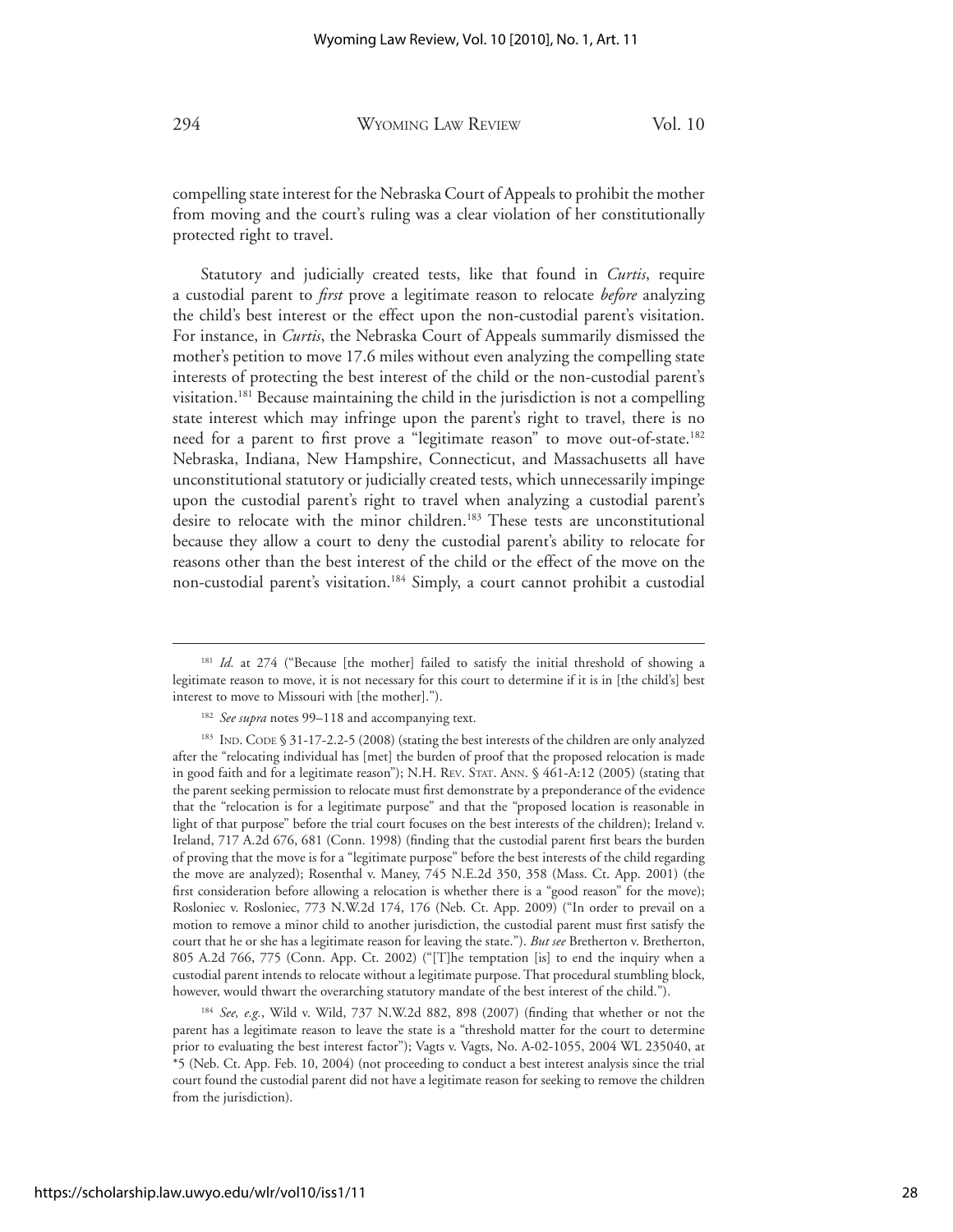parent from relocating and thus infringe upon his or her right to travel without a compelling state interest, with the only two compelling state interests at issue being the best interest of a child and the non-custodial parent's visitation rights.<sup>185</sup> Therefore, requiring a parent to prove a legitimate reason to relocate before other compelling state interests are analyzed is blatantly unconstitutional.

 Requiring a compelling state interest to prohibit a custodial parent from relocating with the child, as well as striking down these "legitimate reason" tests, is in harmony with the very purpose of the right to travel. This purpose encompasses the right to "migrate, resettle, find a new job, and start a new life."186 Consequently, a custodial parent has the constitutional right to move for the simple purpose of wanting to have a new beginning. Such was the case in *Tomasko v. Dubuc*, where the custodial mother wanted to start a new life with her new husband; she purchased a cattle ranch in Montana and requested the court allow her to relocate.<sup>187</sup> However, the Superior Court for the Northern Judicial District of Hillsborough found the mother's desire to start a cattle ranch in Montana was not a "legitimate reason" to the leave the state of New Hampshire with her child.188 Rulings like these are simply unconstitutional because a parent is only allowed to leave a state if they meet certain pre-determined legitimate reasons for moving, meaning a parent's right to travel may be infringed upon without a compelling state interest.<sup>189</sup>

 Opposition to minor parental relocations should be put to an end. This can be achieved by a court balancing a parent's right to travel with the child's best interest and the non-custodial parent's visitation rights. There have been several appellate decisions demonstrating ridiculous attempts to prevent the custodial parent from relocating short distances. For instance, there has been an attempt to prevent the custodial mother from moving the children out of the marital home.<sup>190</sup> In

- <sup>186</sup> *Shapiro*, 394 U.S. at 629, *overruled by* Edelman v. Jordan, 415 U.S. 651 (1974).
- 187 761 A.2d 407, 408 (N.H. 2000).
- <sup>188</sup> *Id.* at 410.

<sup>189</sup> *See, e.g.*, *Ireland*, 717 A.2d at 682 (Conn. 1998) (citing examples of legitimate reasons to relocate as being close to family, for health reasons, to protect the safety of the family, to pursue employment or education opportunities, or to be with one's spouse); *Gerber*, 407 N.W.2d at 503 ("Before a court will permit removal of a child from the jurisdiction, generally, a custodial parent must establish that such removal is in the best interests of the child and must demonstrate that departure from the jurisdiction is the reasonably necessary result of the custodial parent's occupation, a factually supported and reasonable expectation of improvement in the career or occupation of the custodial parent, or required by the custodial parent's remarriage.").

190 Middlekauf v. Middlekauf, 390 A.2d 1202, 1205 (N.J. Super. Ct. App. Div. 1978) (father attempted to restrict the mother and the children to the former marital residence in Wyckoff, New Jersey).

<sup>185</sup> *See* Mem'l Hosp. v. Maricopa County, 415 U.S. 250, 253 (1974); *supra* Part II. But see Watt v. Watt, 971 P.2d 608, 614–16 (Wyo. 1999), where the Wyoming Supreme Court went too far by making the right to travel absolute without considering the other compelling state interests of the child's best interest and the non-custodial parent's visitation rights.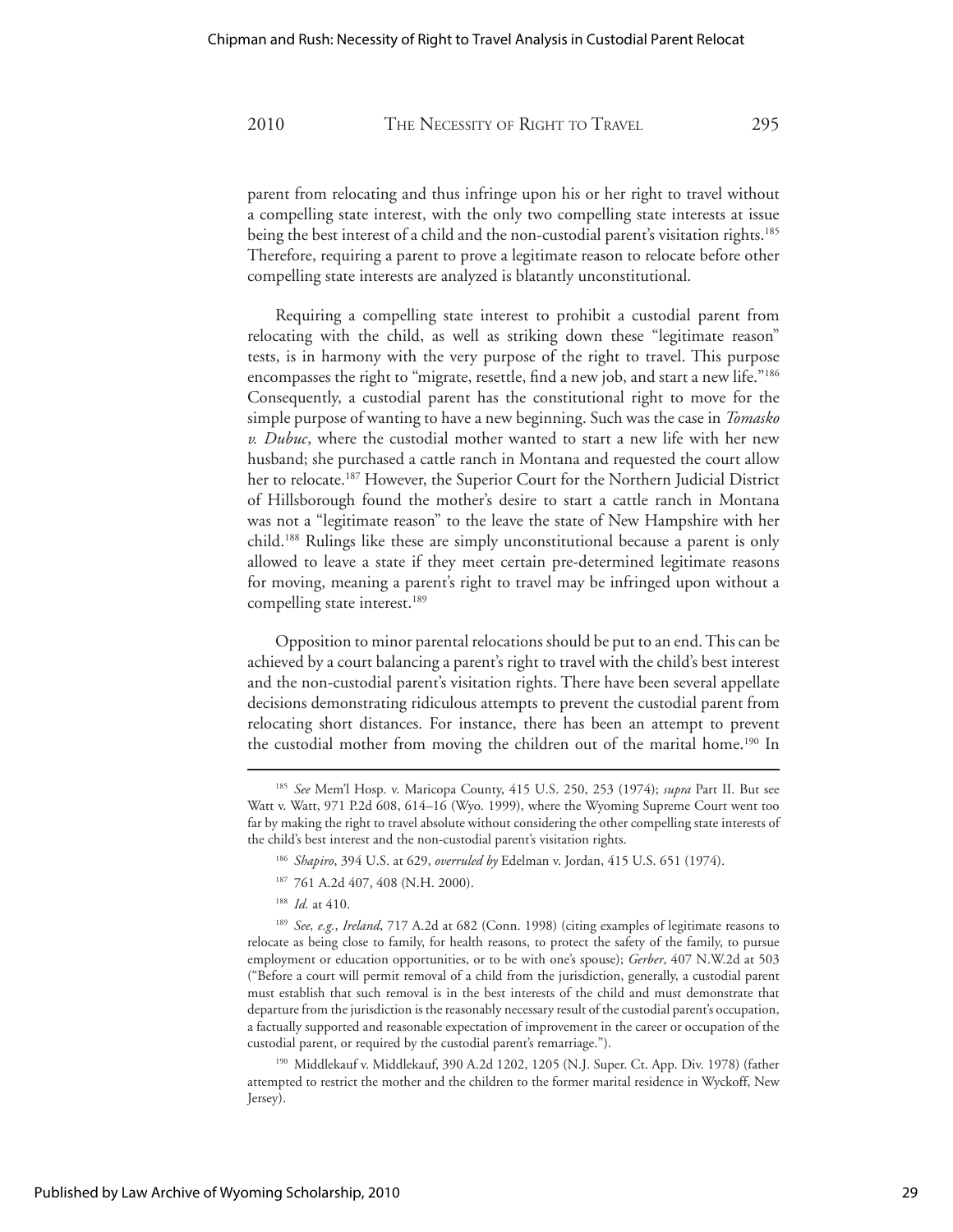Pennsylvania, a non-custodial father tried to preclude the custodial mother from moving twenty-five miles within the same county.<sup>191</sup> In other states, there are two reported cases of non-custodial fathers suing custodial mothers over relocations of four miles.192 Finally, there is a reported case in which a non-custodial father attempted to prevent the custodial mother from moving to a location only 3.3 miles further from the father's residence in New Castle, Pennsylvania.<sup>193</sup> In such cases where the geographical distance is not far enough to substantially alter the relationship between the child and the non-custodial parent, the custodial parent's constitutional right to travel should clearly prevail. Furthermore, in these minor relocation cases, the court should also admonish the opposing non-custodial parent by forcing the opposing parent to pay the custodial parent's attorney fees and costs for such an unreasonable opposition to the constitutional move.

#### **CONCLUSION**

Absent from a clear majority of courts' analysis in relocation cases is the consideration of the custodial parent's right to travel.194 However, the United States Supreme Court has clearly recognized a citizen's constitutionally protected right to travel, which includes the right to travel among states in order to "migrate, resettle, find a new job, and start a new life."195 Citizens do not "check their constitutional rights at the door" the day they become parents, thus, constitutional rights should be considered in relocation cases.<sup>196</sup>

 Courts often exclusively decide relocation cases based on the elusive best interest of a child standard.<sup>197</sup> Some of these courts also infuse the "legitimate reason" test in the relocation analysis, usually finding it is a prerequisite that the parent prove by a preponderance of the evidence that the parent has a legitimate reason to leave the state *before* the court will even indulge in best interest of the child analysis.198 However, courts must recognize they are ill-equipped to determine the best interest of a child with any level of certainty.199 Courts must also recognize

<sup>191</sup> Zoccole v. Zoccole, 751 A.2d 248, 249 (Pa. Super. Ct. 2000).

<sup>192</sup> Kellen v. Kellen, 367 N.W.2d 648, 649 (Minn. Ct. App. 1985); Commonwealth *ex rel.* Steiner v. Steiner, 390 A.2d 1326, 1327 (Pa. Super. Ct. 1978).

<sup>193</sup> Slagle v. Slagle, 1 Pa. D. & C.5th 44, 48 (Pa. Com. Pl. 2006).

<sup>&</sup>lt;sup>194</sup> See supra note 15 and accompanying text.

<sup>195</sup> *See supra* notes 17–21 and accompanying text.

<sup>196</sup> *See supra* Part III.

<sup>&</sup>lt;sup>197</sup> See supra note 16 and accompanying text.

<sup>198</sup> *See supra* note 5 and accompanying text.

<sup>&</sup>lt;sup>199</sup> See supra notes 152–56, 159 and accompanying text.